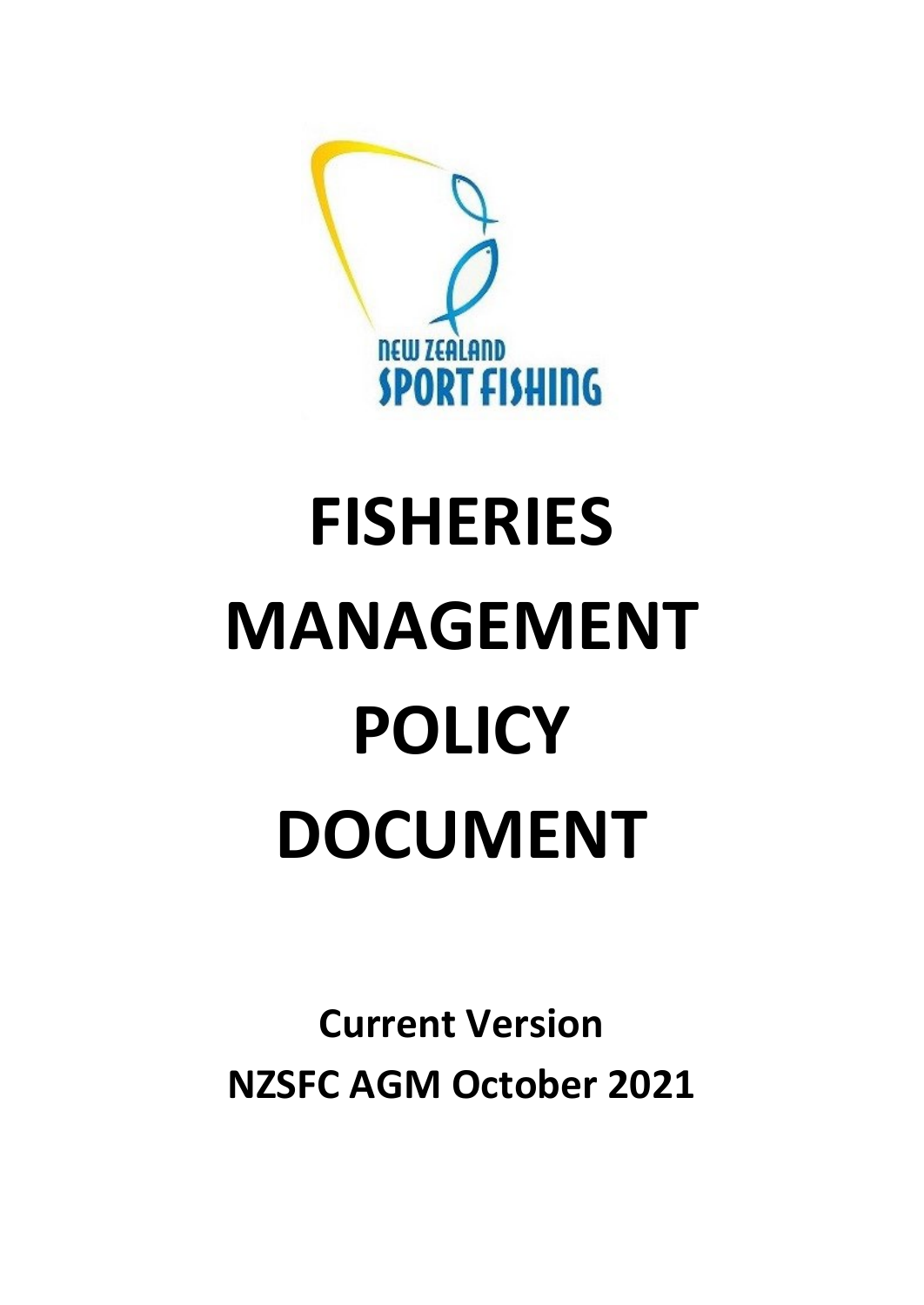# **INDEX**

- **1. Introduction**
- **2. NZSFC Policy Peer and Related Organisations**
	- **2.1 Official Party Status**
	- **2.2 Professional Expertise and Funding**
	- **2.3 NZRFC Recognition**
	- **2.4 NZ Marine Research Foundation**
	- **2.5 IGFA**
- **3. Fisheries Management** 
	- **3.1 General**
	- **3.2 Management of Specific Fisheries**
	- **3.3 Fisheries Management System Policy**
	- **3.4 Catch shares**
	- **3.5 Peak body for recreational fishing interests**
	- **3.6 Official Information Act Requests**
	- **3.7 Catch reporting**

#### **4. Area Management**

- **4.1 Marine reserves**
- **4.2 Aquaculture**
- **4.3 Coastline Access Policy**
- **5. Management of Specific Fisheries and Methods**
	- **5.1 Marlin**
	- **5.2 Sharks**
	- **5.3 Kingfish**
	- **5.4 Tuna**
	- **5.5 Swordfish**
	- **5.6 Kahawai**
	- **5.7 Snapper**
	- **5.8 Gurnard**
	- **5.9 Crayfish**
	- **5.10 FMA1**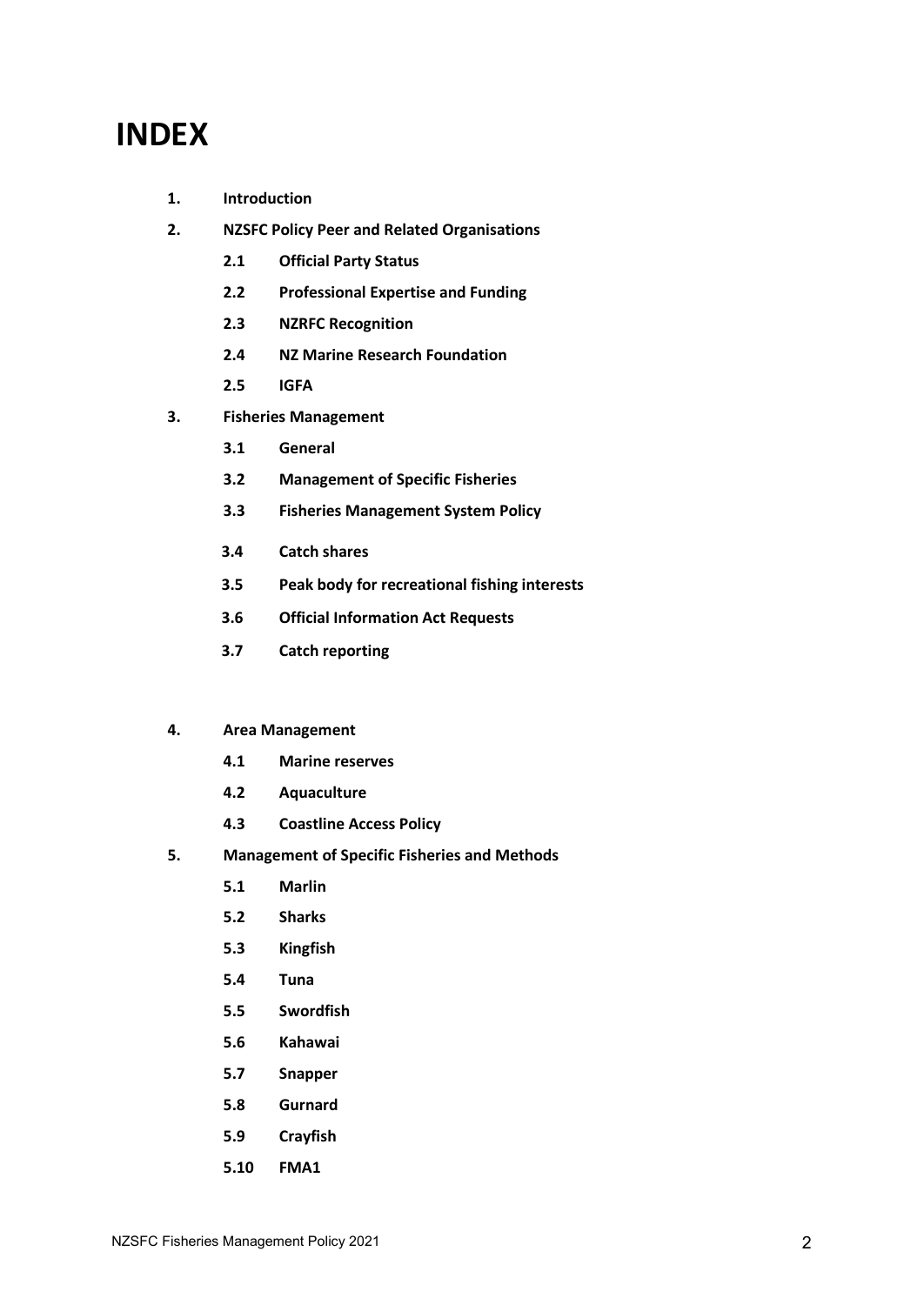- **5.11 Set Netting**
- **5.12 Other Species**
- **5.13 Southern Blue Fin Tuna**
- **5.14 Reef Fish Policy**
- **5.15 Hapuku & Bass**
- **5.16 Bronze Whaler Sharks**
- **5.17 Scallop Dredging Policy**
- **5.18 Bluenose Policy**
- **5.19 Reef Fish Policy**
- **6. Animal Welfare, Minimising Impacts**
	- **6.1 Animal Welfare**
	- **6.2 Iki Jimi or Spiking**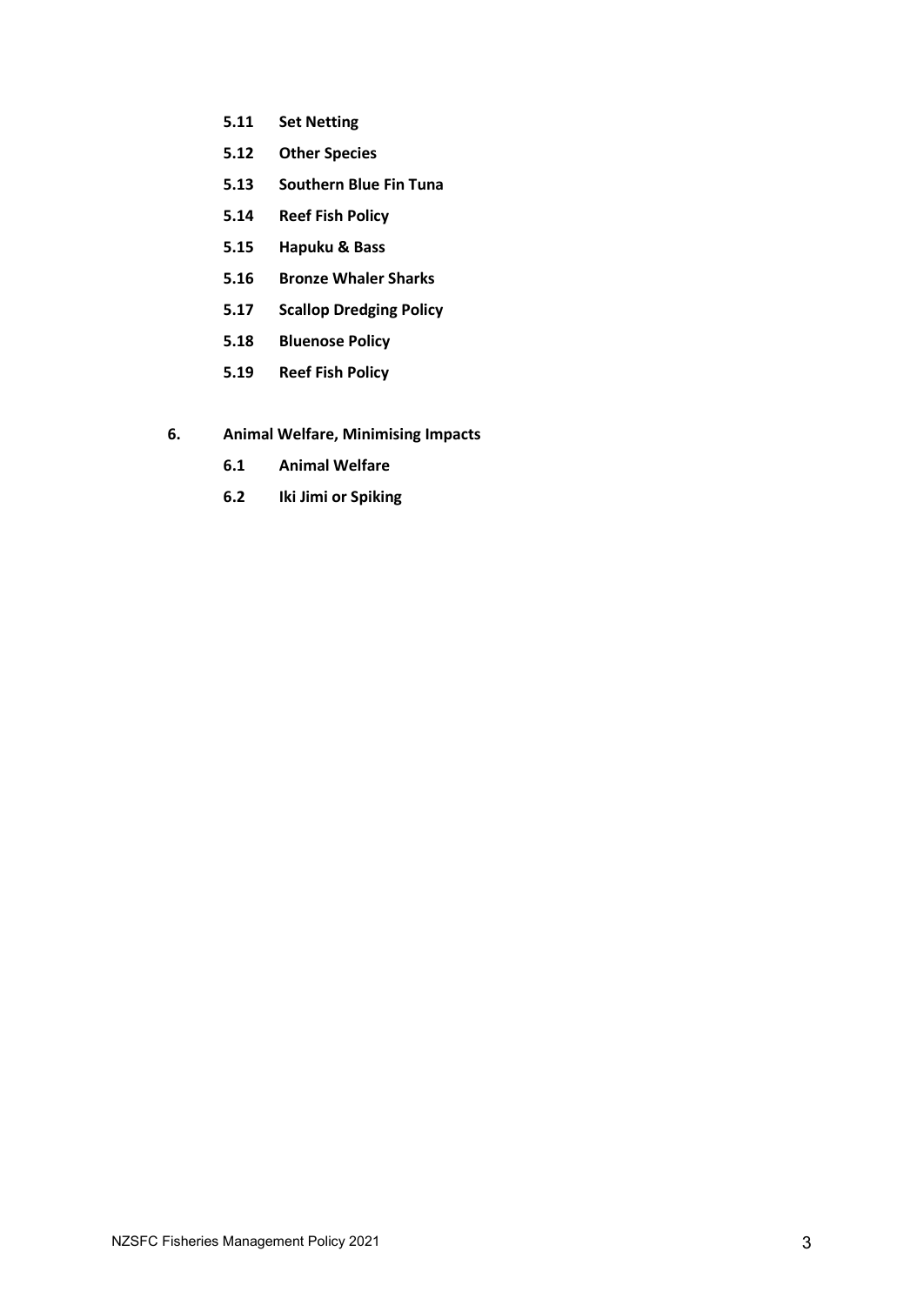# 1. Introduction

The purpose of this document is to record all the New Zealand Sport Fishing Council's fisheries management and research policy objectives.

Where the constitution of the New Zealand Sport Fishing Council is in conflict with the policy document, the constitution will prevail. The NZSFC Board will review the policy document on an annual basis and any changes must be approved by the Annual General Meeting.

# 2. NZSFC Policy Administration

## 2.1 Official Party Status

This Council has sought and received official recognition for being consulted and making submissions on the yearly plans of the Department of Conservation and Ministry for Primary Industries, now Fisheries New Zealand.

## 2.2 Professional Expertise and Funding

The New Zealand Sport Fishing Council will move towards having professional services on yearly contract to Council and look long term at full employment as the need arises.

The New Zealand Sport Fishing Council will employ professional help to do our submissions and research for Government and Ministry meetings and papers.

## 2.3 NZRFC Recognition

The New Zealand Sport Fishing Council withdrew its membership from the New Zealand Recreational Fishing Council at the 2007 AGM. It offers no direct recommendation to individual clubs and allows them to determine their own level of support of the New Zealand Recreational Fishing Council.

## 2.4 NZ Marine Research Foundation

Officially launched in 1999 (Incorporated 1996) the [New Zealand Marine Research Foundation](https://www.nzmrf.org.nz/) is funded in part by this Council. Its prime purpose is to fund research projects that will assist in the longterm management of fish species beneficial to all New Zealand recreational anglers. Apart from assisting in funding and providing the Trustees of this Foundation, the Council has no direct control of the fund.

In 1990 the New Zealand Sport Fishing Council moved that 50 cents per member be a donation in addition to affiliation fees to assist the New Zealand Marine Research Foundation. In 2012 this amount was increased to \$1 per adult member, with Juniors to donate \$0.50 cents. In 2016 it was agreed that the donation would be increased to \$2.00 per adult member and \$1.00 per junior member.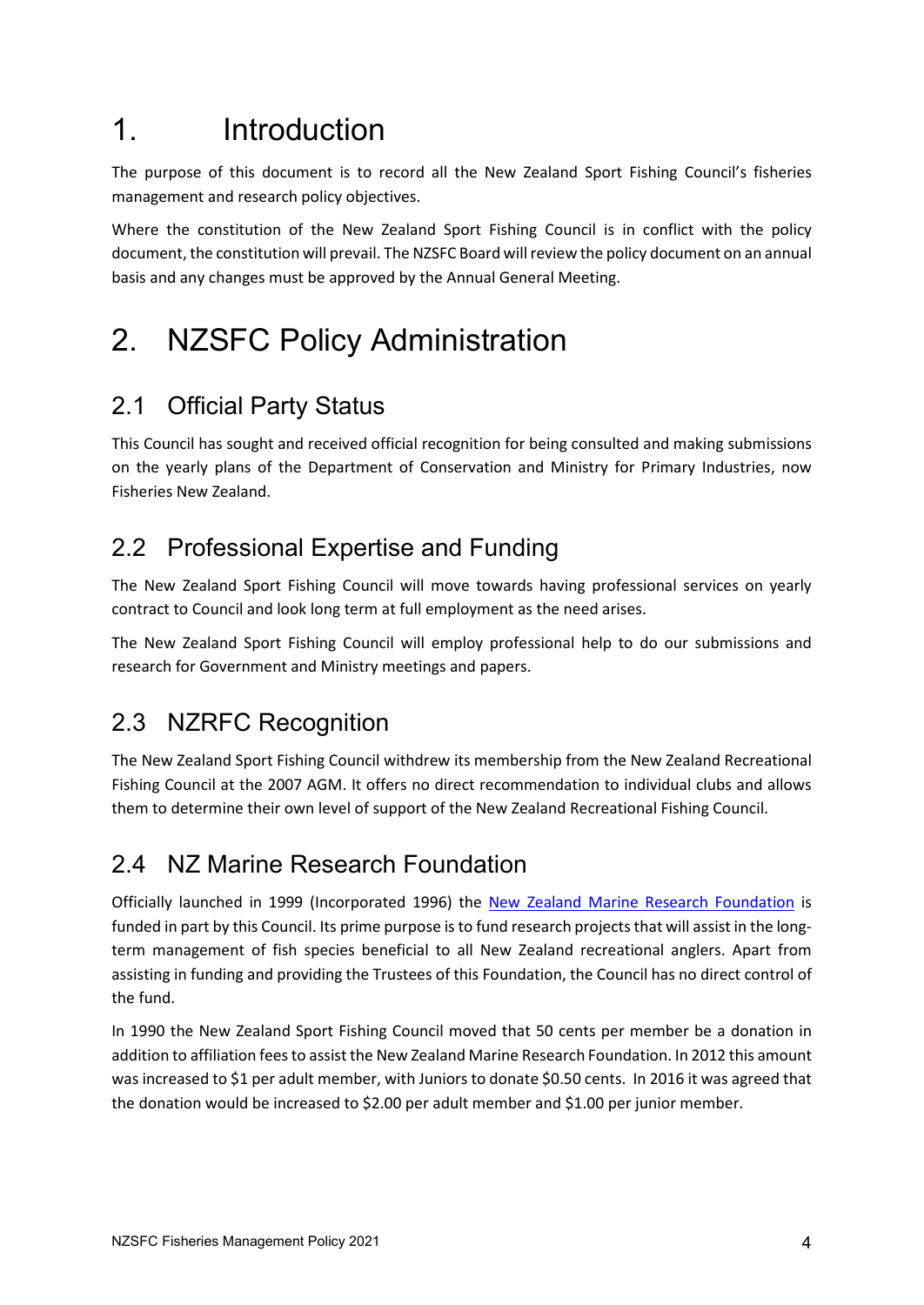## 2.5 IGFA Representatives

International Game Fish Association (IGFA) representatives act as a liaison between sport fishers in their areas and IGFA headquarters in Dania Beach, Florida, USA. Chosen for their integrity, fishing knowledge and concern for sportsmanship and conservation, they keep IGFA informed of local sportfishing activities, and help oversee world record catch claims in their areas.

The New Zealand Sport Fishing Council's IGFA representatives are selected by IGFA and provide valuable service to the Council by retaining continuity between the NZSFC and IGFA. They are appointed by IGFA after consultation with the existing representatives. Ideally, the representatives should be spread geographically around New Zealand to give the greatest area of coverage.

Only Council accepted IGFA Reps will form part of the Council.

# 3. Fisheries Management

## 3.1 General

The objectives of the NZSFC are the foundations on which the Council bases its fisheries management policy. To this end the following will apply -

- a) Outside New Zealand's EEZ
	- i. The NZSFC has a general interest in the well being of the fish stocks of the open ocean.
	- ii. Has specific interest in the pelagic straddling stocks that frequent the NZ EEZ.
	- iii. All forms of drift nets should be banned.
	- iv. Attend and contributes to Pacific Ocean conferences that further the aims of this Council on pelagic fisheries research and management.
	- v. Will make representations to NZ Government to encourage its active participation in International fisheries management applying to pelagic straddling stocks.
- b) Within New Zealand's EEZ
	- i. Pursue better defined rights and access of its members to take or utilise saltwater fish as recreational fishers.
	- ii. Represent the members in the fisheries management process in a manner that reflects sustainable use of any fish resource by its members and other users of the resource.
	- iii. Pursue the optimal recreational take of a sustainable fish resource.
	- iv. Encourage, educate and regulate its own members in the best utilisation of its share of the take.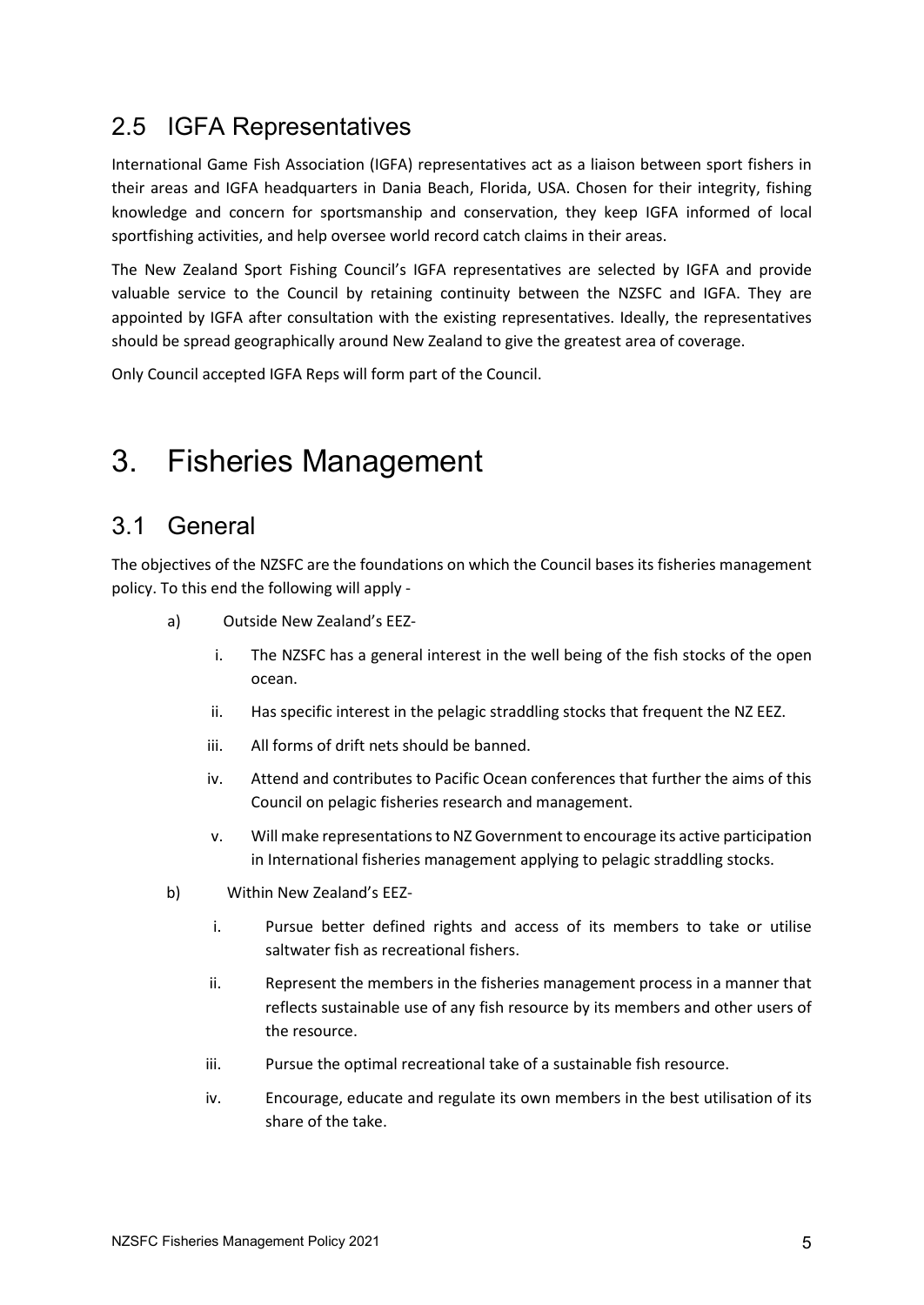- v. Monitor the introduction of restricted areas, reserves or access to fish to ensure the interests of our membership are served by the greater good of such restriction.
- vi. Monitor new developments and legislation with the NZ fisheries management area to ensure the interests of its members are served.
- vii. Support the research into the use of "Smart" fishing technology in commercial and recreational fishing practices.

## 3.2 Management of Specific Fisheries

The New Zealand Sport Fishing Council may from time to time introduce, alter or revoke management policies for individual fish species. These are as follows-

- a) The Council will recognise released fish as equivalent to tagged and released fish.
- b) The Council recognises only the legal bag limits of individual anglers and no boat quota.
- c) That the Council support a scientifically based tagging programme for specified species and encourage the release of these fish with tags attached. These include all Billfish (excluding Spearfish), Mako Sharks, Blue Sharks, Tuna and Kingfish. Sharks should be bigger than 5 kgs and Kingfish greater than 75 cm before tagging.
- d) The Council purchases suitable tags and on-sells them to clubs at cost. Price for tags sold to non-members will be double that of the member price,
- e) Tag Cards to be handed in to Weighmasters as soon as possible after fish are tagged.

That Council adopt as Policy fisheries management targets of 40% unfished biomass, as a minimum.

That we remain supportive of recreational only fishing areas/with commercial fishing method restrictions. However, because of the perceived difficulties in implementing them, we strongly support the Ministerial adoption of International best practice targets of a minimum of 40% Virgin Biomass.

## 3.3 Fisheries Management System Policy

- a) The New Zealand Sport Fishing Council supports the research and study of fisheries management systems that will deliver abundant fisheries and a diverse marine environment.
- b) [Fisheries Manifesto](https://legasea.co.nz/about-us/what-is-legasea/manifesto/)
	- i. Establish a Royal Commission of Inquiry into fisheries management and the Quota Management System.
	- ii. Amend the Fisheries Act 1996 to include an Allocation Principle. The Minister will afford non-commercial users a clear preference in any allocations.
	- iii. Remove mobile, bottom-contact industrial fishing methods such as trawling, seining and dredging from the inshore zone.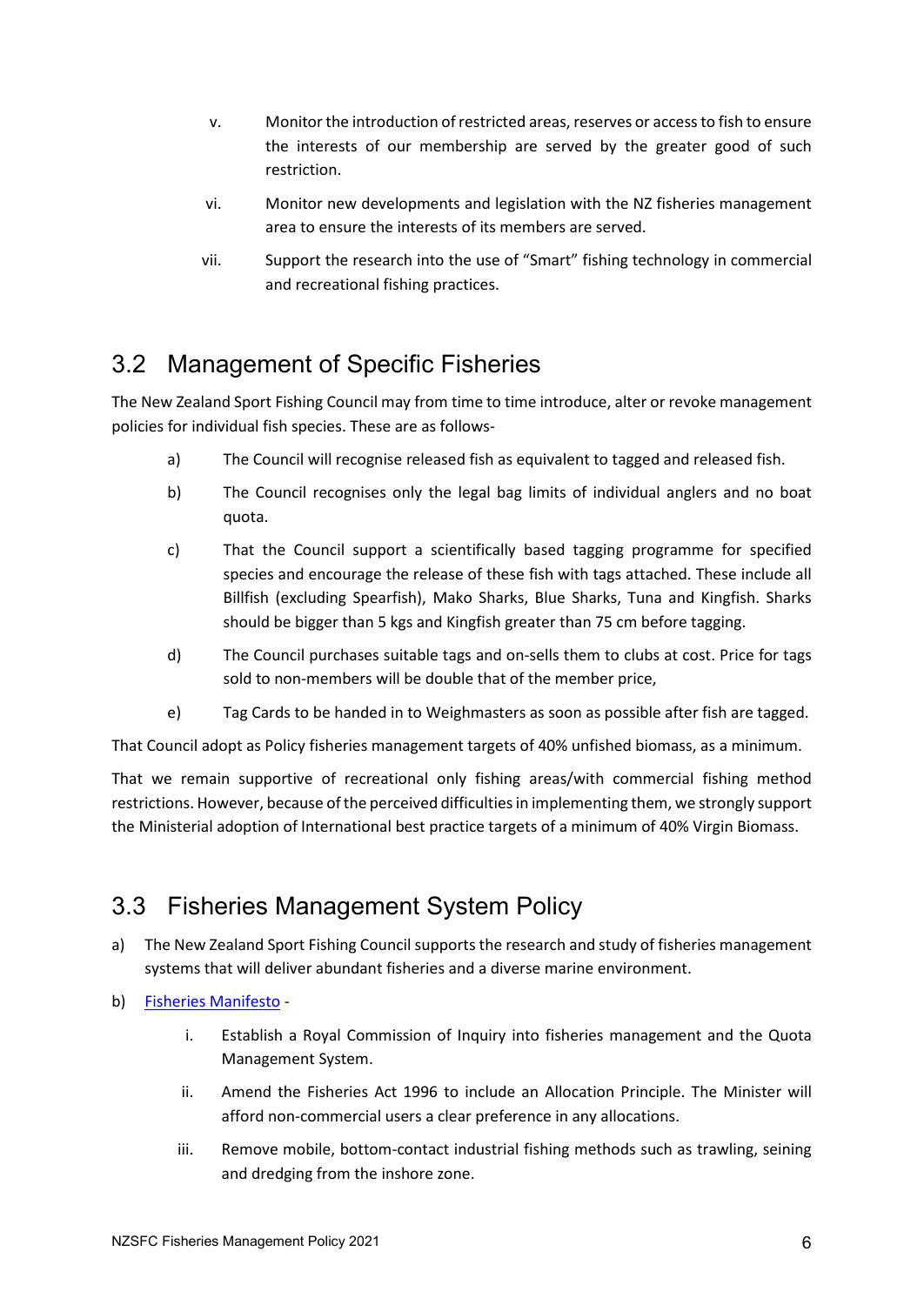- iv. Establish a separate, well-resourced Ministry of Fisheries.
- v. Amend section 13 of the Fisheries Act 1996 to replace the minimum stock target of  $B_{MSY}$  with a minimum biomass target of  $B_{50}$ , that is 50% of the unfished original stock size.
- c) The New Zealand Sport Fishing Council will continue to establish policies that provide for the environmental, social, cultural and economic well-beings of non-commercial interests in the inshore zone.

## 3.4 Catch shares

Catch shares are a defined, fixed proportion of the total available catch in a fish stock. Catch shares are allocated annually to each fishing sector via a quota scheme. Total harvest of each sector is managed within, and measured against, the allocated share. Penalties apply for excess catches. In New Zealand catch shares are allocated to commercial fishing interests via the Quota Management System. Public fishing interests are provided for by legislation and Ministerial discretion.

The catch shares are allocated to commercial interests after the Minister has firstly set the Total Allowable Catch, and then set aside allowances to provide for public interests in fishing and the marine environment. The allowances can vary, reflecting the expected annual mortality associated with non-commercial fishing, both Māori customary and recreational, and other fishing related mortality.

Catch shares for recreational and Māori customary fishing would result in a demand from commercial interests that the amount of fish caught would be exactly measured. Currently systems are employed which are reliable indicators of the recreational catch

The recreational harvest estimation methodologies developed in New Zealand over the last 20 years offer remarkably accurate information on public catch. These catch estimates get more accurate each time they are run.

**Goal:** To ensure public fishing is adequately provided for by the Minister of Fisheries and not subject to the Quota Management System or fixed catch share scheme.

#### **Principles:**

- 1. Fishing interests are best provided for by having access to an abundant fishery and productive and a productive marine environment.
- 2. Scarcity of fisheries resources increases competition between sectors and fuels the debate to impose catch shares on public fishing.
- 3. The Minister remains the sole decision-maker when allocating fisheries yields, as he or she is the only voice that has statutory responsibilities for acting in the national interest. It is appropriate that allocations for cultural, recreational, tourism, conservation and commercial users are balanced against the national interest, and always deliver our kaitiakitanga [guardianship] obligations to those who follow.

#### **Objectives:**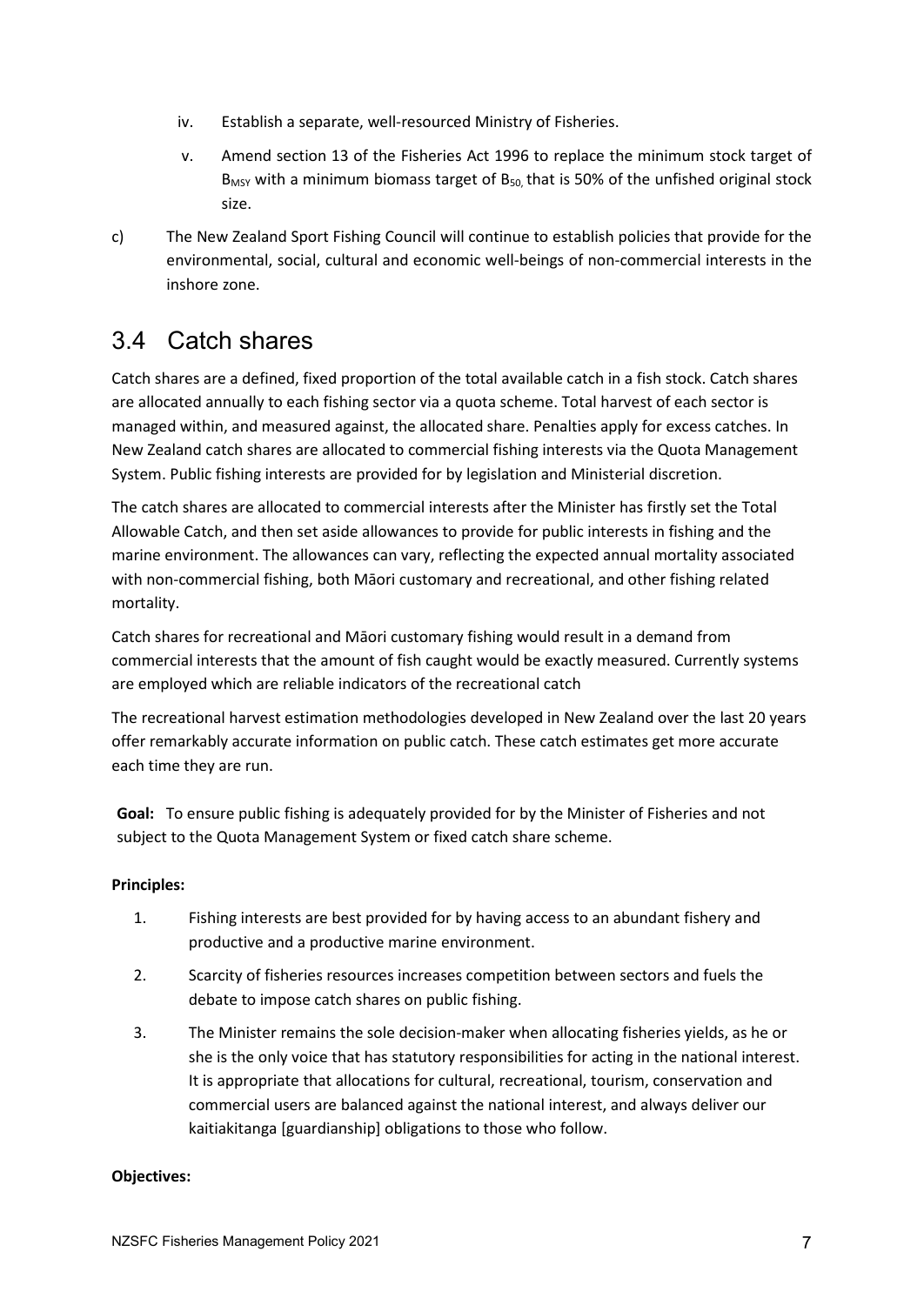- 1. Ensure public fishing remains outside of the Quota Management System or any fixed catch share regime.
- 2. The allowances set aside for non-commercial fishing, prior to the Total Allowable Commercial Catch (TACC) being set by the Minister, adequately provides for the social, economic and cultural wellbeing of all New Zealanders.
- 3. That fish stocks are maintained at or above 50% of unfished biomass to provide for public fishing and support ecosystem function.

#### **Strategy:**

- 1. Promote the need to maintain fish stocks at a target of 50% of its natural biomass state as a means to providing for public interests in fishing and the marine environment.
- 2. Promote the maintenance of well-informed Ministerial decisions to 'allow for' public fishing outside of the Quota Management System.
- 3. Elevate public awareness and understanding of the nature and extent of commercial and non-commercial, Māori customary and recreational, fishing interests.
- 4. Advocate for the restoration of depleted fisheries to:
	- a. better provide for public fishing; and
	- b. to reduce the perceived need for catch shares to be applied to public fishing.

## 3.5 Peak body for recreational fishing interests

New Zealand Sport Fishing Council will work with national and local organisations and groups advocating for improved fisheries management and a healthy marine environment.

The New Zealand Sport Fishing Council has earned its place as a respected, long-standing national sporting body representing recreational fishing interests in New Zealand. A true Peak Body would be made up of a strong group of willing participants, including NZSFC, who get mutual benefit from such a coalition.

#### **Goal**

To provide the leadership to advocate for and protect the fishing and environmental interests of members and future generations.

#### **Statutory Obligations**

Section 12 of the Fisheries Act 1996 *Consultation*

> *1. Before doing anything under any o[f sections 11\(1\), 11\(4\),](http://www.legislation.govt.nz/act/public/1996/0088/latest/whole.html#DLM395397) [11A\(1\),](http://www.legislation.govt.nz/act/public/1996/0088/latest/whole.html#DLM395502) [13\(1\), 13\(4\), 13\(7\)](http://www.legislation.govt.nz/act/public/1996/0088/latest/whole.html#DLM395507) [, 14\(1\), 14\(3\),](http://www.legislation.govt.nz/act/public/1996/0088/latest/whole.html#DLM395514)  [14\(6\),](http://www.legislation.govt.nz/act/public/1996/0088/latest/whole.html#DLM395514) [14B\(1\)](http://www.legislation.govt.nz/act/public/1996/0088/latest/whole.html#DLM395520)[,15\(1\), and 15\(2\)](http://www.legislation.govt.nz/act/public/1996/0088/latest/whole.html#DLM395524) or recommending the making of an Order in Council under [section](http://www.legislation.govt.nz/act/public/1996/0088/latest/whole.html#DLM395507)  [13\(9\)](http://www.legislation.govt.nz/act/public/1996/0088/latest/whole.html#DLM395507) or [section 14\(8\)](http://www.legislation.govt.nz/act/public/1996/0088/latest/whole.html#DLM395514) o[r section 14A\(1\),](http://www.legislation.govt.nz/act/public/1996/0088/latest/whole.html#DLM395518) the Minister shall—*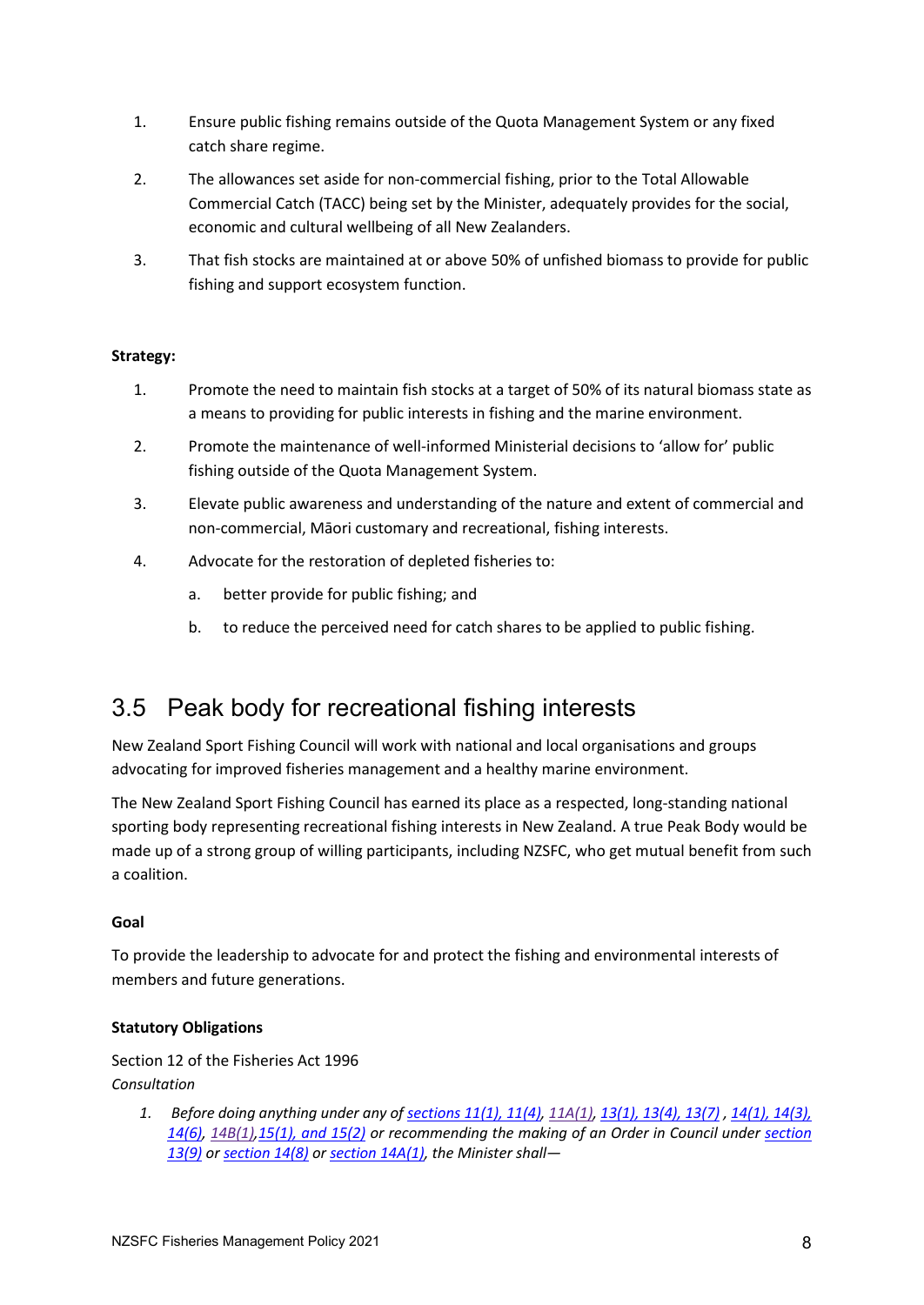- *a. consult with such persons or organisations as the Minister considers are representative of those classes of persons having an interest in the stock or the effects of fishing on the aquatic environment in the area concerned, including Maori, environmental, commercial, and recreational interests; and*
- *b. provide for the input and participation of tangata whenua having—*

*(i) a non-commercial interest in the stock concerned; or*

*(ii) an interest in the effects of fishing on the aquatic environment in the area concerned—and have particular regard to kaitiakitanga.*

*2 After setting or varying any sustainability measure, or after approving, amending, or revoking any fisheries plan, the Minister shall, as soon as practicable, give to the parties consulted in accordance with subsection (1) reasons in writing for his or her decision.*

#### **Principles**

- 1. All New Zealanders maintain the statutory ability to lobby government and decisionmakers on fisheries and environmental matters and have their views impartially considered.
- 2. The ability to provide strong independent representation is compromised if an organisation is funded by the government, regardless of where the funds are sourced.

#### **Objectives**

- 1. Continue to represent our members and provide the necessary leadership to promote and protect recreational fishing interests in New Zealand.
- 2. Ensure any submissions to external agencies are well informed and of a professional standard.
- 3. Ensure there is broad understanding that a peak body will require cooperation and representation of all recreational fishing interests, regardless of membership rules
- 4. Ensure widespread understanding that a peak body will require sustainable long-term funding, most likely from an impost or licence to be applied to recreational fishing participants.

#### **Strategy**

- 1. Oppose the establishment of a government funded peak body and avoid having the public voice subsumed by a handful of people.
- 2. Maintain and build on the close relationships that have been developed with a range of representative organisations over many years.
- 3. Ensure the hard earned and treasured status for NZSFC of 'trusted source' to other organisations is maintained, by continuing to provide well informed submissions, engagement and participation in all relevant fisheries management and environmental forums.
- 4. Actively support LegaSea in reaching out to other organisations and the wider public, to better inform them and build alliances.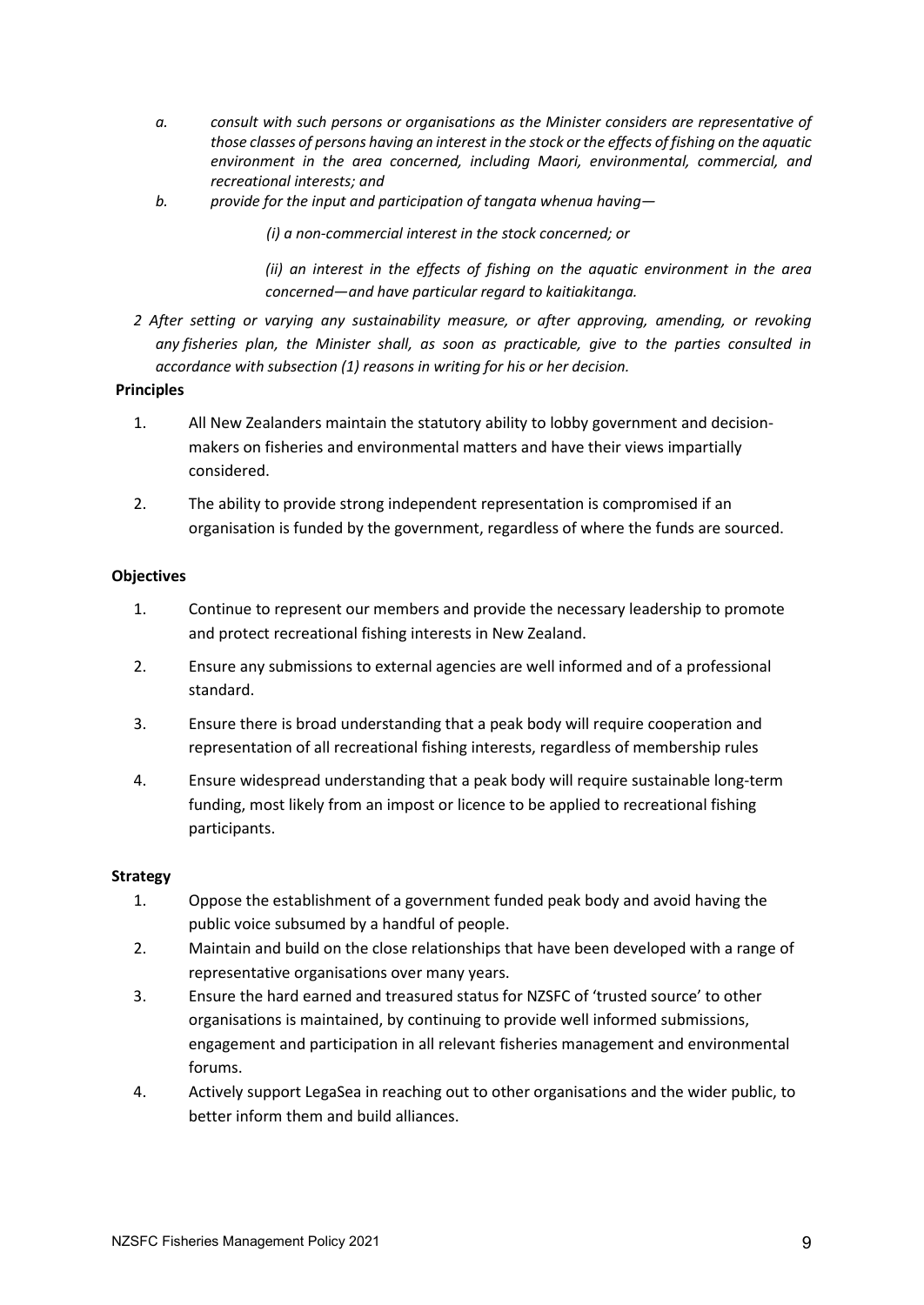5. Actively support the need for healthy debate and different perspectives to be tabled in fisheries management discussions, as these can contribute to balanced decisions based on the merit of the submissions made.

## 3.6 Official Information Act (OIA) Requests

The New Zealand Sport Fishing Council will use the Official Information Act to make reasonable requests to source information that is relevant to NZSFC members' interests.

## 3.7 Catch reporting

The New Zealand Sport Fishing Council acknowledges the need for recreational harvest data. The Council supports the collection of recreational harvest information that is accurate and can be verified.

#### **Recreational harvest surveys**

#### **Goal**

High quality harvest estimates for recreational fisheries.

#### **Problem definition**

- 1. A range of survey methods have been used to collect information from recreational fishers to estimate annual harvest by species. Often changes to the survey method have resulted in large changes to estimates across all species.
- 2. Technology has changed methods of contacting survey participants (mail, landline, smart phone) so surveys must evolve, but some basic principles of obtaining a representative sample of participants remain.
- 3. Apps on mobile phones are powerful and easily scalable but self-selection by participants and voluntary reporting do bias results.
- 4. Recreational harvest from a number of sought-after species has increase, as stock abundance and fishing technology has improved (kingfish, southern bluefin tuna etc). Regular harvest estimates help with management and allocation decisions.

#### **Objectives**

- 1. Ensure that recreational fishers and organisations maintain confidence in the harvest estimates and survey methods used in fisheries management.
- 2. Recreational fishers continue to provide complete and accurate information when surveyed.
- 3. Ensure survey methods are fit for purpose and avoid misinformation and confusion about harvest survey results.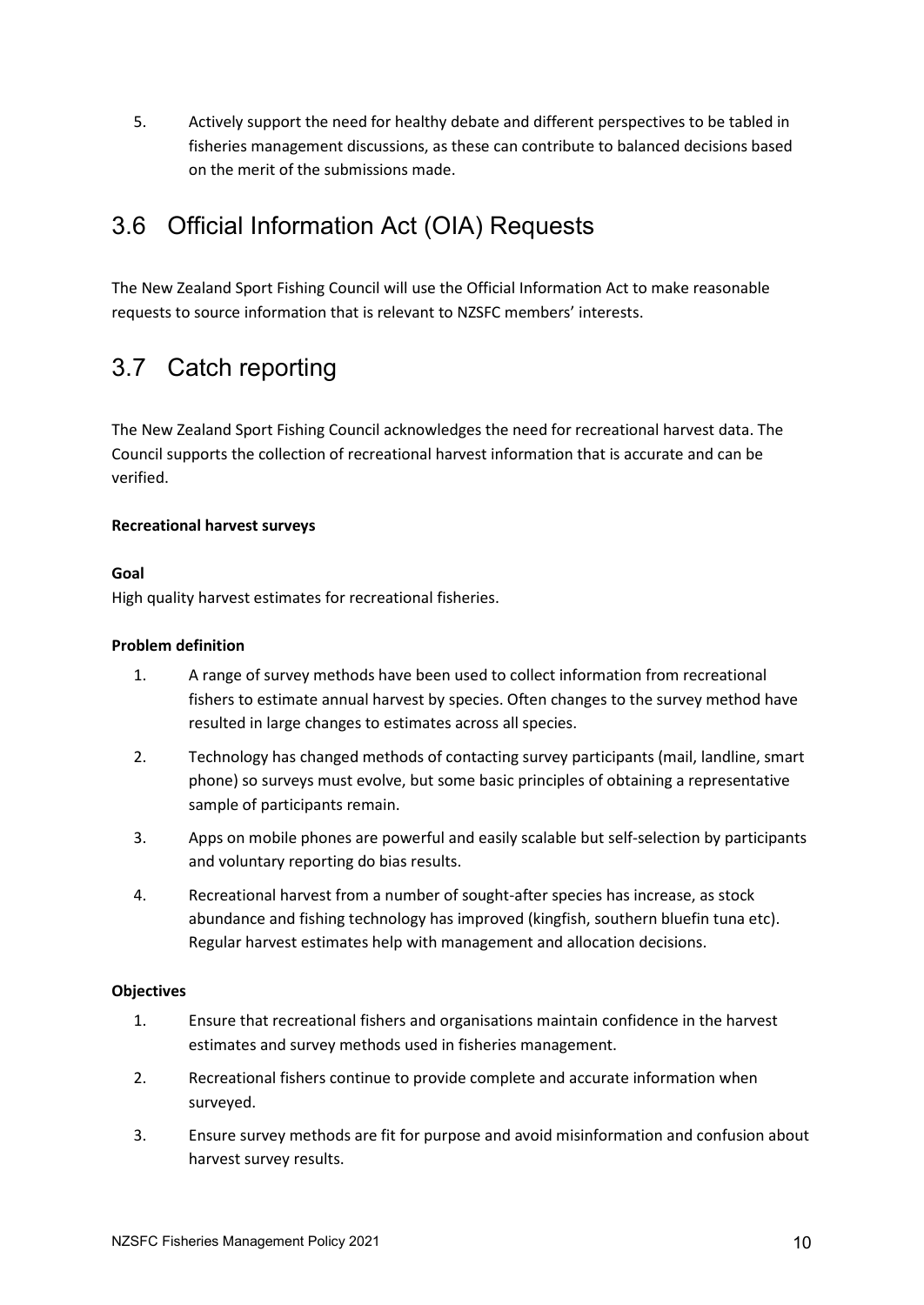- 4. Insist that data standards and peer review of methods and results is maintained.
- 5. Collect information to monitor recreational fishery performance, the harvest in tonnes, and the size or age distribution of fish kept.

#### **Standards**

Consideration needs to be given to most if not all of the following:

- 1. **Know the Sample Frame**: The survey will not cover all fishers, all boats, or all days of the year. If the survey results are being scaled up for the whole fishery, we need to know what sample frame will be used. See Table 1.
- 2. **Representative Sample**: To avoid a biased result the sample of fishers or days needs to be a fair representation within the sample frame. A random selection of fishers or days is best. Volunteers that self-select will be biased toward the most active (avid) fishers.
- 3. **Catch vs Harvest**: There needs to be a clear separation between fish kept (harvest) and catch which includes fish caught and released. Other information collected also needs to be fit for purpose.
- 4. **Low Attrition**: People who start the survey but do not continue can bias the results. They may no longer wished to participate in the study (resignations) or contact information changes or they are out of the country (suspended). Often attrition rate is a measure of how well the survey is tolerated by participants.
- 5. **Peer Review**: These must be a written research plan that can be peer reviewed prior to the survey starting. The Marine Amateur Fisheries Working Group is the best avenue for peer review.

#### **New Zealand Sport Fishing Council**

- 5. NZSFC will not support mandatory fisher registration or licencing for the primary purpose of providing cheaper harvest surveys.
- 5. NZSFC will challenge the validity of harvest surveys based on a self-selected sample of fishers with no defined sample frame, valid way of scaling results, or methods for reducing bias.
- 5. NZSFC accept trends in catch-per-unit-effort (CPUE) from avid fishers may be useful if consistently collected and regularly peer reviewed.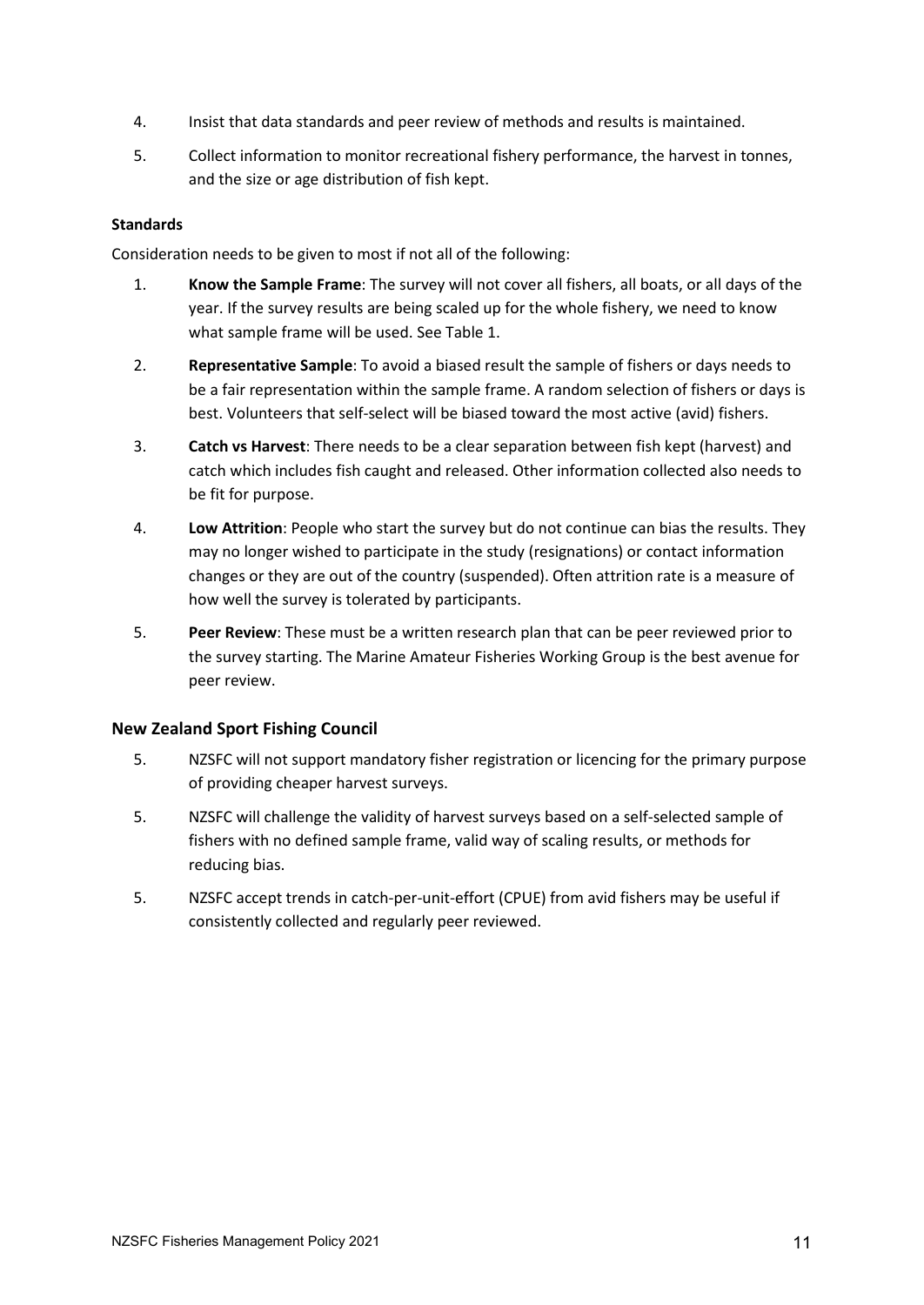#### **Survey types**

Offsite surveys rely on contacting fishers and asking them to recall fishing events and catch. The National Panel Survey enrols a random selection of about 7,000 fishers to the panel using Statistics NZ methods. They use a detailed computer assisted phone survey and provide a high level of support to maintain a high response rate and low attrition. This is the only method that covers of all areas and platforms (land based, small boat, trailer and moored boat).

On-site surveys at boat ramps have developed a valuable time series of data for monitoring trends in recreational fishing effort, average weight by species, and harvest. The fish can be counted and measured by the interviewer and trip details are easily recalled by fishers. The Colin Murray ramp surveys in Napier and NIWA web camera and ramp surveys are good examples. For some specialist fisheries that are predominantly accessed by boat, on-site surveys provide acceptable harvest estimates.

Data collected on gamefish landed and tagged and released by NZSFC clubs has proved valuable for research and advocacy for billfish and tuna. Clubs will be encouraged to maintain good catch records and supply information to Council and the end of each season. A streamlined approach to this is needed.

There will be some use of apps or web forms to supplement data collected in structured surveys.

| <b>Survey</b>            | <b>National Panel</b><br><b>Survey - NRB</b>                                                                    | <b>Aerial-Access -</b><br><b>NIWA</b>                                                                 | <b>Access census</b><br>- BWMR                                 | <b>National</b><br>southern<br>bluefin tuna -<br><b>BWMR</b>              | <b>Regional</b><br><b>Phone</b><br>App                               |
|--------------------------|-----------------------------------------------------------------------------------------------------------------|-------------------------------------------------------------------------------------------------------|----------------------------------------------------------------|---------------------------------------------------------------------------|----------------------------------------------------------------------|
| Survey method            | Off-site SMS and<br>phone survey of<br>panellists                                                               | Aerial count of<br>boats fishing plus<br>boat ramp catch                                              | Coverage of all<br>launch sites and<br>marinas                 | Ramp Waihau<br>Bay and Club<br>records, Charter<br>boat reports,<br>s.111 | Off-site self-<br>reported catch                                     |
| Sample frame             | All NZ residents<br>15 years and older,<br>all platforms                                                        | 365 days in the<br>year<br>Boat-based<br>harvest                                                      | 365 days in the<br>vear<br>Boat-based<br>harvest               | Ramp survey<br>scales to total<br>trailer counts at<br>Waihau Bay         | People with<br>smart phones                                          |
| Sample area              | Main Islands of<br>New Zealand                                                                                  | <b>Fisheries</b><br>Management<br>Area 1                                                              | Western Bay of<br>Plenty                                       | New Zealand                                                               | South Island?                                                        |
| Primary<br>sampling unit | Meshblock, a small<br>statistical unit of<br>dwellings                                                          | Random<br>selection of<br>survey days in<br>four strata                                               | Random selection<br>of survey days in<br>four strata           | Trailer counts at<br>Waihau Bay. All<br>year charter boat<br>catch        | Self-selected<br>fishers that<br>register and<br>download the<br>App |
| Other sampling<br>units  | <b>Dwelling</b><br>Then one randomly<br>chosen fisher per<br>dwelling, if any.<br>Also sample of<br>non-fishers | Maximum count<br>of boats fishing<br>from the air and<br>creel surveys at<br>21 main access<br>points | Survey at all boat<br>access points (46)<br>in the survey area | Phone survey of<br>South Is SBT<br>fishers. Unscaled<br>catch             | ? unknown                                                            |
| Sample size              | 7013 fishers<br>1780 non fishers                                                                                | 45 days<br>19,856 boats<br>interviewed                                                                | 45 days<br>11,346 boats<br>interviewed                         | Various                                                                   | ?                                                                    |

#### **Table 1: Attributes of some of the survey methods discussed above.**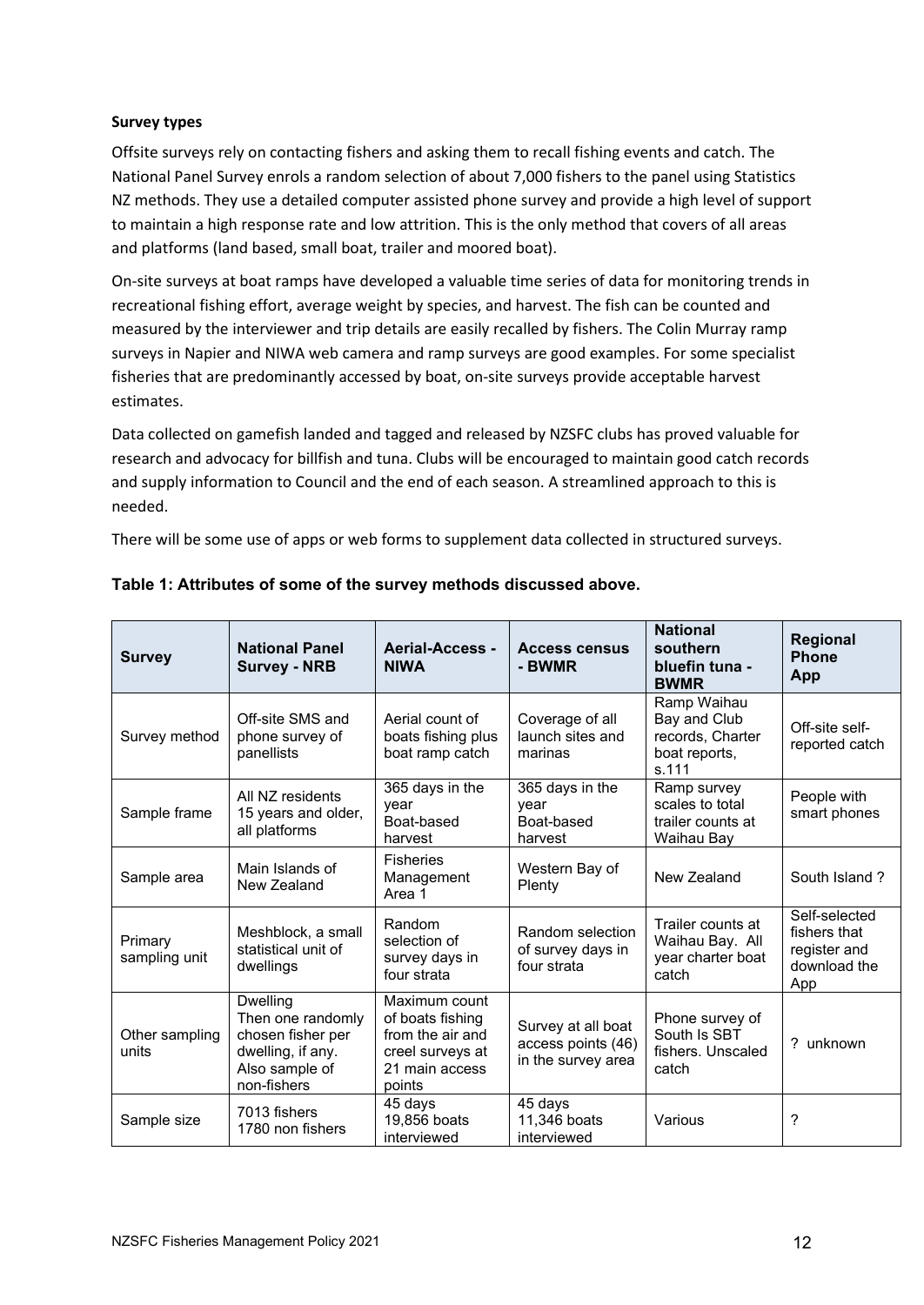| Sample<br>intensity                  | 7099 fisher<br>respondents from a<br>survey estimate of<br>695,000 fishers<br>$(1.02\%)$ | 12% of days                                                                                                     | 12% of days                                                                                                                | Various                                                                                      | ? unknown                                              |
|--------------------------------------|------------------------------------------------------------------------------------------|-----------------------------------------------------------------------------------------------------------------|----------------------------------------------------------------------------------------------------------------------------|----------------------------------------------------------------------------------------------|--------------------------------------------------------|
| Species with<br>harvest<br>estimates | Almost all $87 +$                                                                        | Snapper,<br>kahawai, trevally,<br>gurnard, tarakihi                                                             | Rock lobster,<br>scallops, kahawai,<br>gurnard                                                                             | Southern bluefin<br>tuna                                                                     | ? Partial blue<br>cod, and paua<br>harvest<br>reported |
| Complemented<br>data                 | Average fish weight<br>from national boat<br>ramp survey                                 | Panel survey<br>proportion of fish<br>(by species)<br>caught with land-<br>based or set line<br>methods in FMA1 | Panel survey<br>proportion of fish<br>by boat-based<br>methods outside<br>the survey area<br>and by land-<br>based methods | Club weigh<br>station records.<br><b>Amateur Fishing</b><br><b>Charter Vessel</b><br>records | ?                                                      |

# 4. Area Management

## 4.1 Marine Reserves

- a) The New Zealand Sport Fishing Council is not opposed to the establishment of marine reserves in situations where it has been clearly established that a need for special protection exists. This should not include average or typical examples of marine habitats, but rather areas that are "particularly fragile and/or vulnerable to a range of potential impacts and enforcement is more practical than other mechanisms." The onus should be on the proposer to justify the need for marine reserve status.
- b) Justifying the establishment of reserves by arguing the benefits of spillover effects, genetic variation and regeneration of juvenile fish are extremely tenuous arguments at best, which we do not support. Whatever the possible benefits, marine reserves cannot be justified as fisheries management tools.
- c) The nature of our fishing activities utilises many of our offshore islands, many of which appear to be targeted for marine reserve status. The New Zealand Sport Fishing Council will vigorously oppose any marine reserve proposal that attempts to take the total area around any offshore island, such as has occurred at the Poor Knights. Such action seriously disadvantages our members. If marine reserve status can be justified in the case of any offshore island, it must follow the basic pattern of the Tuhua (Mayor Island) reserve, where only a portion of the waters are reserved for "no take", such compromise to be reached through genuine negotiation between our members and other stakeholders.
- d) That all marine reserves applications have had ample notification in a timely manner to enable meaningful submissions and consultation by the public, affected New Zealand Sport Fishing Council clubs and the Council itself.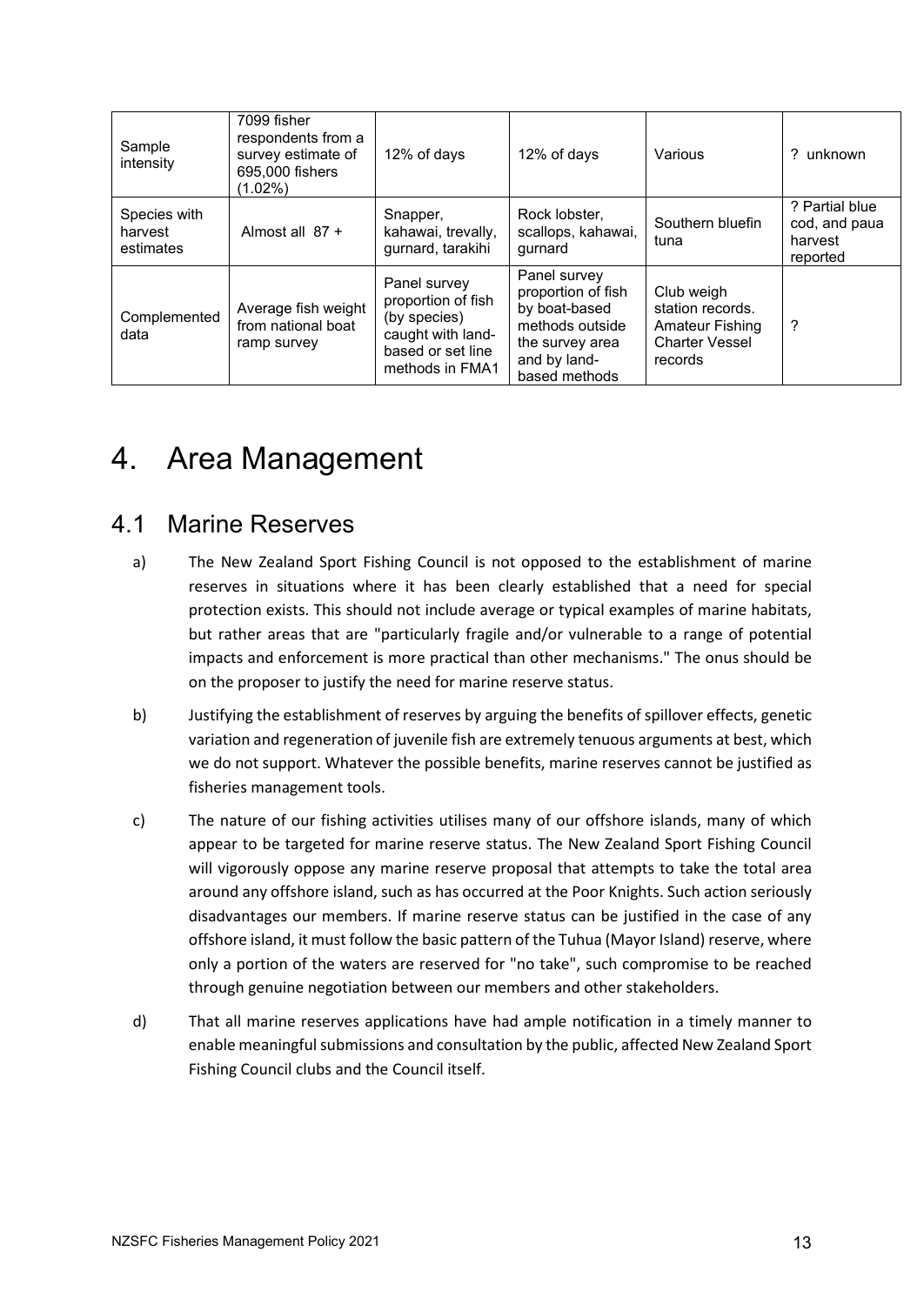## 4.2 Aquaculture

- a) As new and improved technologies are found increasing demand is going to be made on our coastline and offshore waters for space to carry out aquaculture. While the NZSFC is not against all aquaculture development, the allocation of public water space to a commercial entity which, will restrict or prohibit public access for the foreseeable future should be opposed until the greater benefit to the public is established. Each venture should be judged on its merits and consideration of the following should be addressed.
	- i. Marine biosecurity is not threatened.
	- ii. Ability to enhance localised fishing.
	- iii. Removal of access to safe anchoring areas.
	- iv. Visual pollution aspects.
	- v. Hazard risk to navigation.
	- vi. Hazard risk and survivability of structures in storm conditions.
	- vii. Structure removal conditions established.
	- viii. Size of water area required.
	- ix. Source of feed and type and its interaction with other species.
	- x. Risk of disease and precautions taken.
	- xi. Effects on water quality.
	- xii. Product being farmed and effects on natural stock harvest of the same.
	- xiii. Type of application and its ability to cater for public use of the defined area and surrounds.
	- xiv. The effect on sea bed biodiversity.
- b) That all marine aquaculture applications have had ample notification in a timely manner to enable meaningful submissions and consultation by the public, affected New Zealand Sport Fishing Council Clubs and the Council itself.

## 4.3 Coastline Access Policy

The New Zealand Sport Fishing Council recognises and wholly supports the rights of its members and the people of New Zealand to enjoy unimpeded access to our beaches and coastline for the purposes of launching vessels and the gathering of food.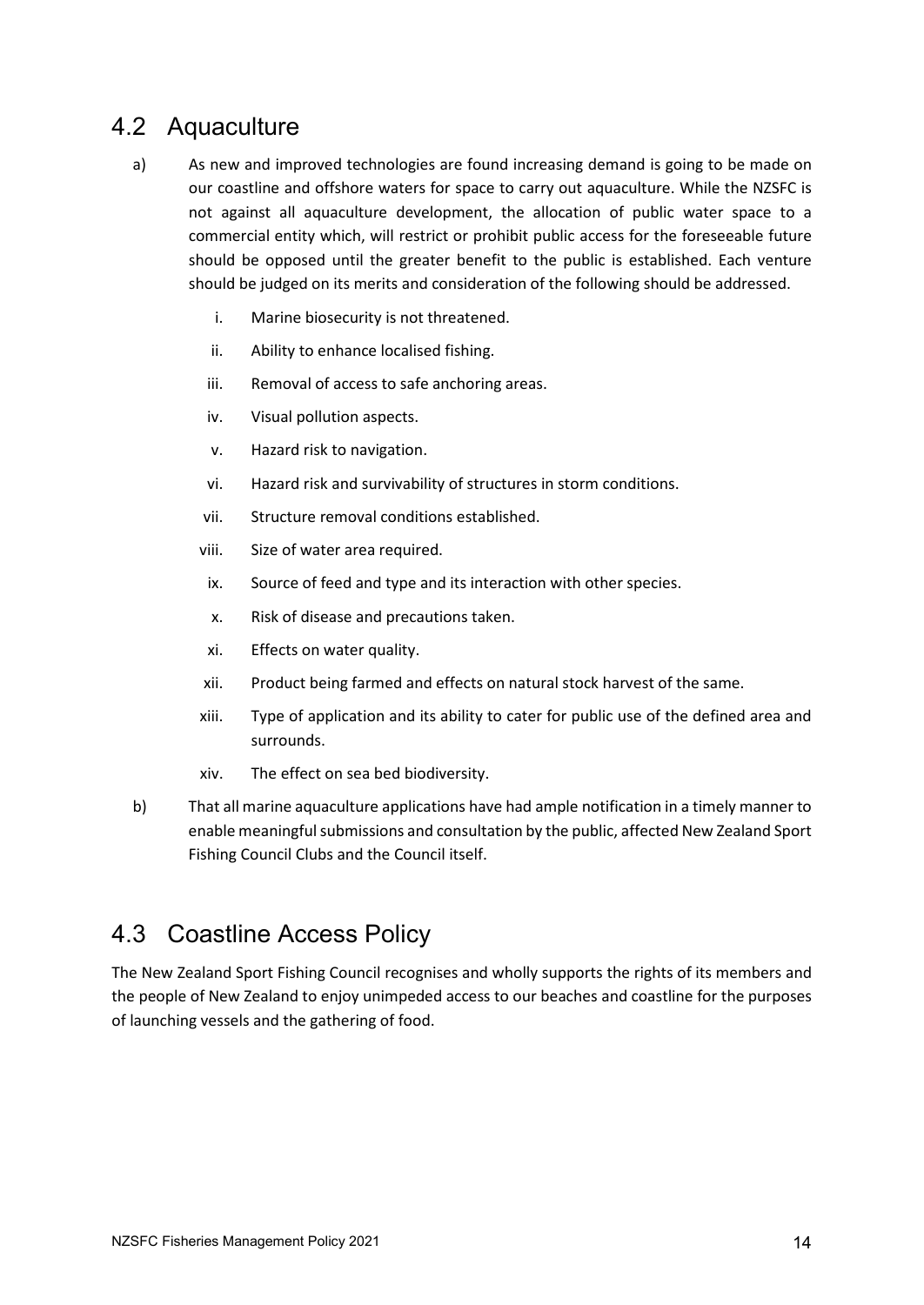## 4.4 Spatial planning/ Marine Protected Areas, RMA application

#### **Goals**

- 1. Prevent additional controls on recreational fishing under the RMA; (over and above current fisheries act)
- 2. Support controls on commercial bulk harvesting methods where there is an identified/proven issue with that method.

#### **Strategy**

- 1. Put pressure on the Regional Council's to require the appellants to provide proof/technical evidence that shows/supports the benefits of the proposed MPA as part of their initial application under the RMA. This should also apply to any central government parties
- 2. Focus on the overarching goals/challenges/outcomes rather than discussion going into micromanagement of issues
- 3. Consistent with point 2 above, put forward evidence on:
	- a. Commercial, recreational and customary fishing efforts in the areas of interest;
	- b. The relative ecological impacts of that fishing effort;
	- c. The social cultural and economic benefits of recreational fishing.

## 5. Management of Specific Fisheries and Methods

## 5.1 Marlin

The sale, commercial trade or transhipment of any marlin within NZ no matter where sourced, be prohibited by law

## 5.2 Sharks

The practice of finning of sharks in any form is prohibited.

## 5.3 Kingfish

**Goal**

To enhance the world class recreational fishery for kingfish in New Zealand.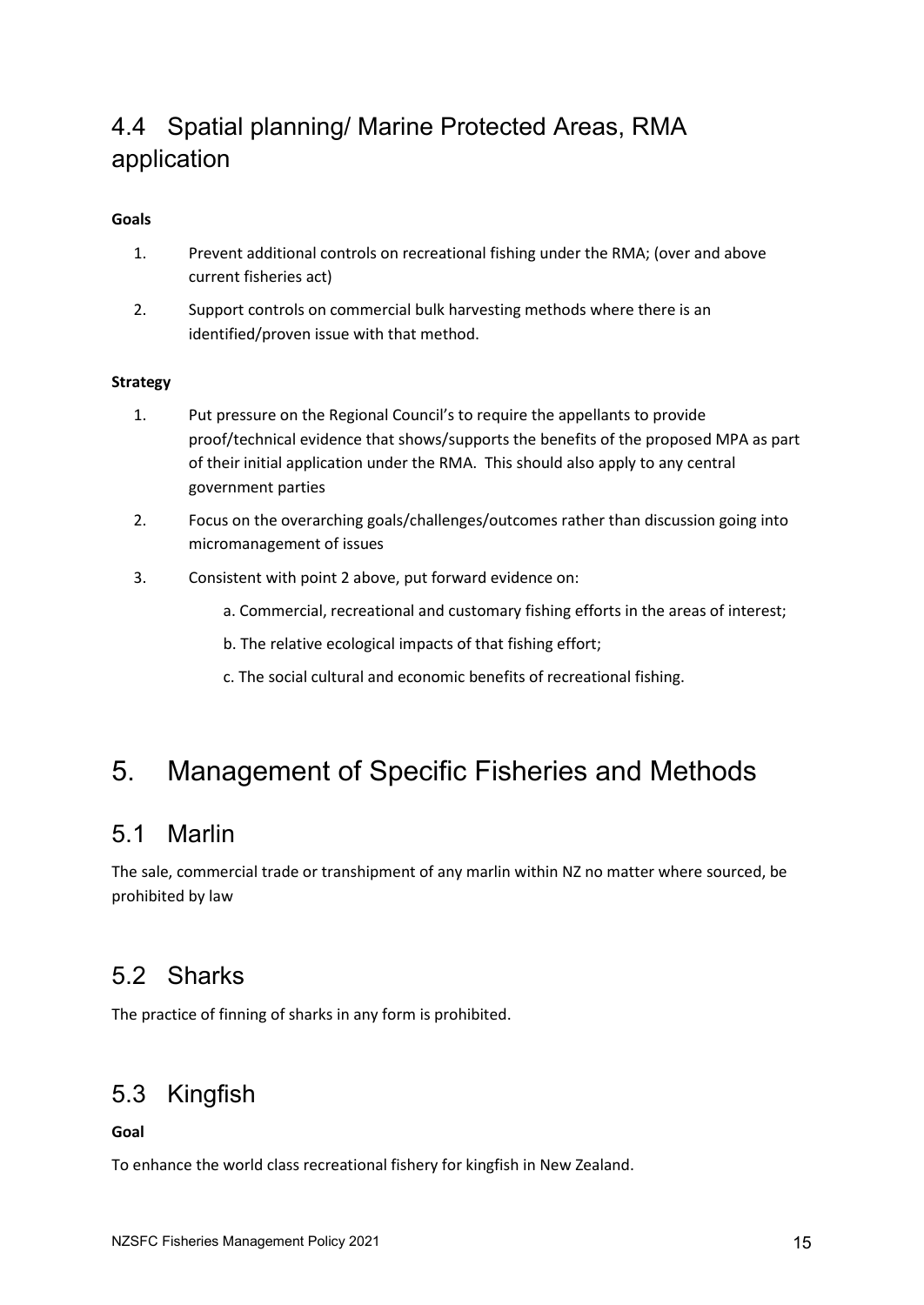#### **Objectives**

- a) Ensure there is an abundance of large kingfish around New Zealand to provide ecosystem services and high quality recreational fishing
- b) That kingfish stocks and the biomass of prey species on which they depend are maintained or increased.
- c) The economic, social and cultural importance of non-commercial fisheries for kingfish is described and recognised.

#### **Strategy**

- a) Promote the intrinsic value of large kingfish as part of a healthy marine ecosystem.
- b) Promote a high value sport fishery for kingfish as a priority for fisheries managers and decision makers.
- c) Promote conservative fishing methods including catch and release by recreational fishers and charter operators.
- d) Reduce release mortality by using best practice fishing methods, and promote the use of non-offset circle hooks when targeting kingfish with bait.
- e) Kingfish are an important species in fishing tournaments. Measure and release should be encouraged.
- f) Tagged kingfish should be greater than 75 cm and measured, nose to tail fork, on release and recapture with the location accurately recorded.
- g) Promote a bycatch-only allowance for commercial fishing and the use of Schedule 6 live release to remain within the TACC.
- h) Promote a ban on set nets on deep reefs and offshore pinnacles regardless of fisher's stated target species.
- i) The Ministry for Primary Industries must closely monitor and report annually kingfish catch by trawlers and purse seine vessels in New Zealand jack mackerel fisheries. Hot spots of kingfish catch need to be identified and protected by ensuring those vessels avoid these areas with the use of time/area closures, if necessary.

## 5.4 Tuna

The New Zealand Sport Fishing Council will pursue a suitable tagging programme for yellowfin tuna to encourage higher release of these fish and give recognition to the angler.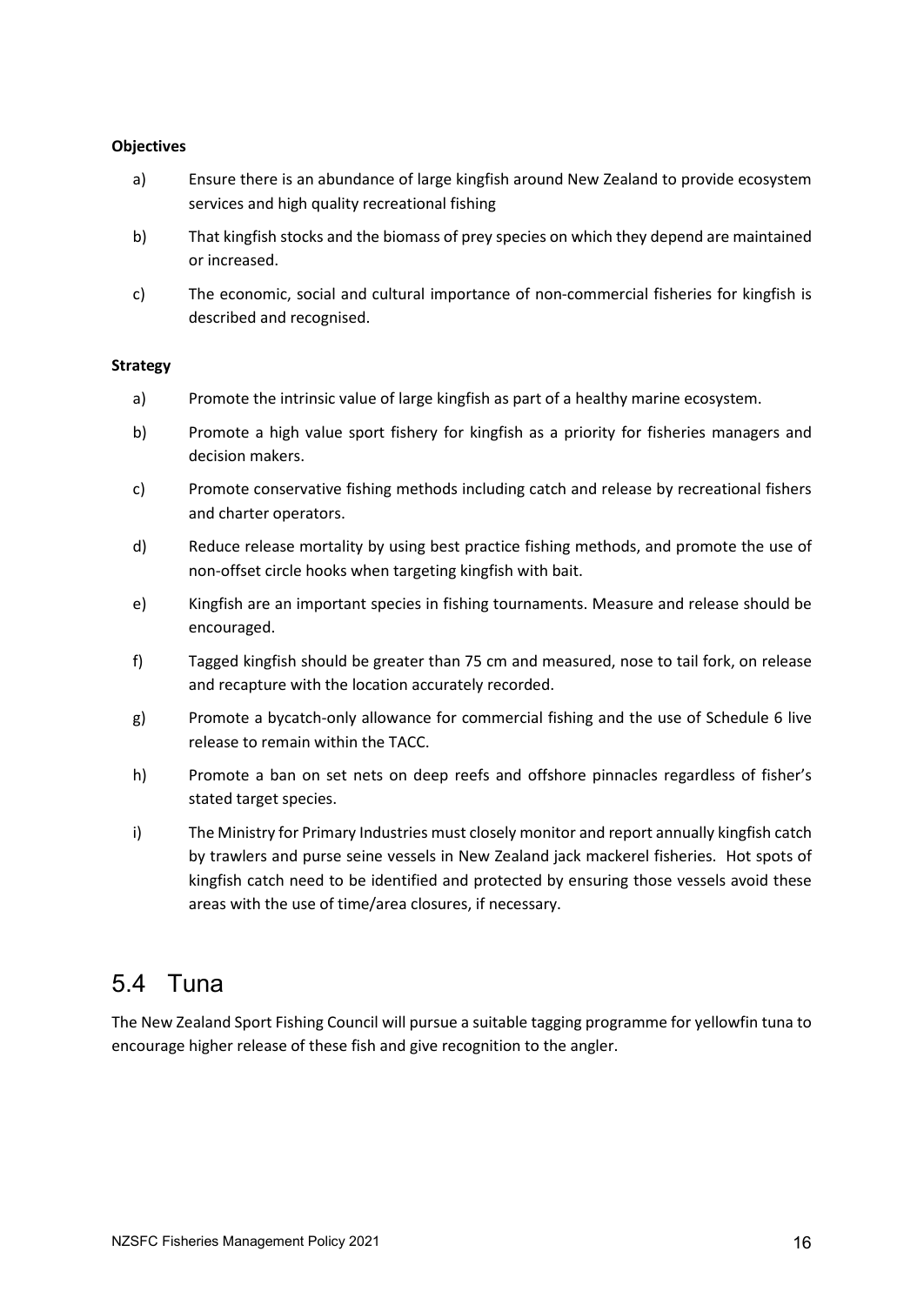## 5.5 Swordfish

National policy on broadbill swordfish

#### **Goal**

Maintain and enhance the world class sport fishery for swordfish in New Zealand

#### **Objectives**

- 1. Ensure that swordfish abundance is maintained in New Zealand and across the wider region.
- 2. Ensure the iconic status of swordfish as a premium international sport fish is widely recognised and allowed for in New Zealand.
- 3. Maintain catch rates of large swordfish (over 200 kg).
- 4. Avoid local depletion and serial depletion of areas.

#### **Strategy**

- 1. Effective and timely management response to low abundance in New Zealand waters.
- 2 Learn from international experience with serial depletion and effective management responses to local depletion.
- 3. Monitor the size structure and total landings of swordfish catch weighed by NZSFC clubs.
- 4. Encourage sport fishers to tag and release swordfish under 90 kg that are in good condition.
- 5. Negotiate catch spreading and gear separation with commercial fishers to avoid overfishing on the most accessible areas to sport fishers.

## 5.6 Kahawai

The Council will pursue a management change that has kahawai as a recreational only species.

## 5.7 Snapper

At the 2012 AGM the New Zealand Sport Fishing Council agreed to adopt th[e Snapper 1 Policy.](https://www.nzsportfishing.co.nz/wp-content/uploads/2020/06/NZSFC-SNA1-policy-Oct12.pdf)

## 5.8 Gurnard

In conjunction with the Hawke's Bay Sports Fishing Club, the New Zealand Sport Fishing Council adopted a policy applicable to the Gurnard 2 management area at the 2013 AGM and confirmed the [Gurnard 2 policy](https://www.nzsportfishing.co.nz/wp-content/uploads/2020/01/GUR2-Policy-recreational-Jul13.pdf) at the 2014 AGM.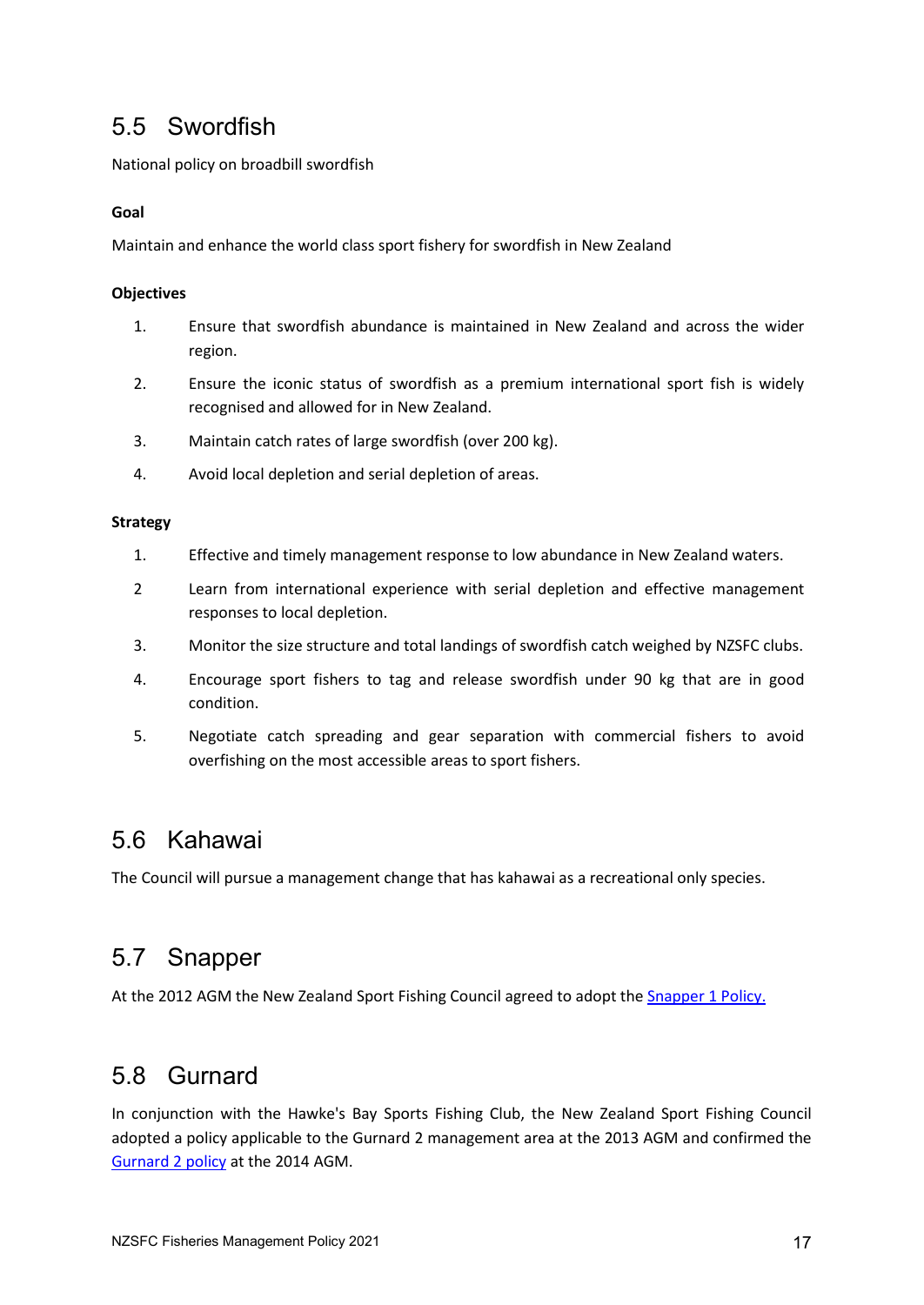## 5.9 Crayfish

In conjunction with the Gisborne-Tatapouri Sports Fishing Club, the 2014 AGM of the New Zealand Sport Fishing Council adopted the [CRA3 Policy.](https://www.nzsportfishing.co.nz/wp-content/uploads/2020/01/Crayfish-3-policy-July-2014.pdf)

#### **National policy on rock lobster fisheries**

#### **Goal**

To restore rock lobster abundance in all regions of New Zealand

#### **Objectives**

- 1. Ensure that the vital ecosystem services provided by healthy populations of rock lobsters are restored.
- 2. Ensure the social, economic and cultural importance of non-commercial fisheries for rock lobster is widely recognised and allowed for.
- 3. Ensure that rock lobster abundance and availability can provide for the foreseeable needs of current and future generations.
- 4. Achieve a cooperative, balanced approach to management of commercial fisheries and excellent stakeholder engagement.

#### **Strategy**

- 1 Improve data quality and monitoring tools to track rock lobster abundance and ecosystem health.
- 2 Promote a range of spatial management tools that will ensure widespread ecosystem health.
- 3. Promote the use of commercial fishing effort limits (pot limits) to help prevent overfishing.
- 4. Remove the concession allowing undersize rock lobster to be landed by commercial fishers.
- 5. Improve reporting and validation by installing IEMRS and cameras on commercial boats.
- 6. Restructure the National Rock Lobster Management Group to include a wider range of interests and expertise.
- 7. Assist research into recreational harvest estimates and trends in the fishery.
- 8. Take an evidence-based approach to the effectiveness of management initiatives such as telson clipping.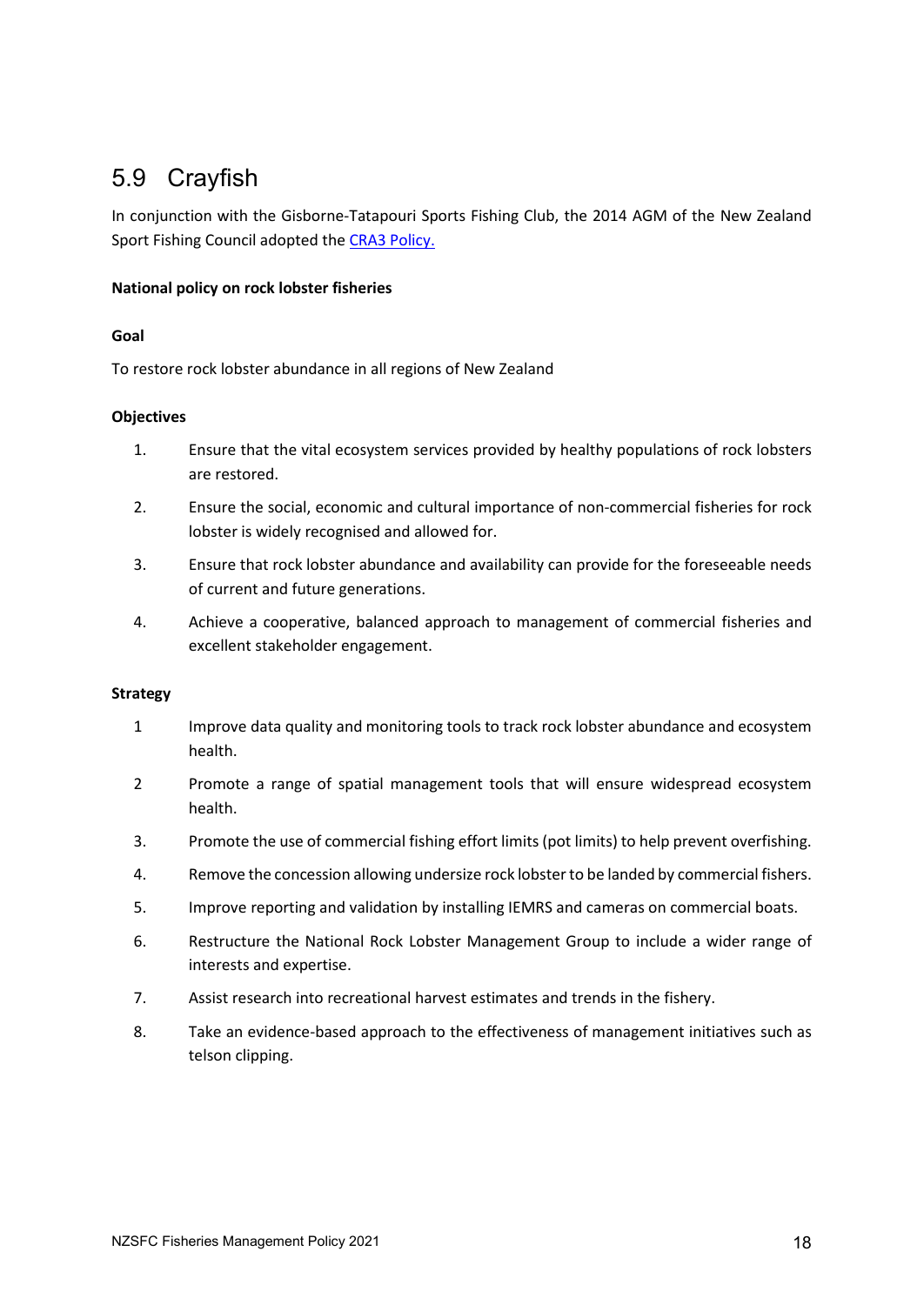## 5.10 Fisheries Management Area 1

The New Zealand Sport Fishing Council adopted the [Fisheries Management Area 1 Policy](https://www.nzsportfishing.co.nz/wp-content/uploads/2020/07/FMA1-Policy-NZSFC-Jul14.pdf) was at the 2014 AGM.

## 5.11 Set Netting

The New Zealand Sport Fishing Council accepts set netting by recreational anglers as a legitimate form of recreational fishing for food.

The New Zealand Sport Fishing Council advocates that set nets do not need attendance at all times except in specified areas when in the interests of public safety or demonstrably in the interests of endangered species preservation attendance is recommended.

## 5.12 Other Species

The Council monitors the introduction of new species into the ITQ system for acceptability by its members.

## 5.13 Southern Bluefin Tuna

#### **Goal**

To achieve the responsible development of a high value recreational fishery for southern bluefin tuna in New Zealand.

#### **Objectives**

- 1. Ensure that stock abundance increases in line with the southern bluefin tuna management plan and New Zealand's international obligations.
- 2. Ensure the social, economic and cultural importance of non-commercial fisheries for southern bluefin tuna is widely recognised and allowed for.
- 3. Achieve a cooperative, balanced approach to management of commercial fisheries and excellent stakeholder engagement.

#### **Strategy**

- 1. Distribute information on best practice fishing techniques and fisheries management obligations for southern bluefin tuna.
- 2. Promote a daily bag limit of 1 fish per person in the North Island and 2 per person in the South Island.
- 3. NZSFC clubs will encourage fishers to weigh or report southern bluefin tuna that are kept and tag fish that are released.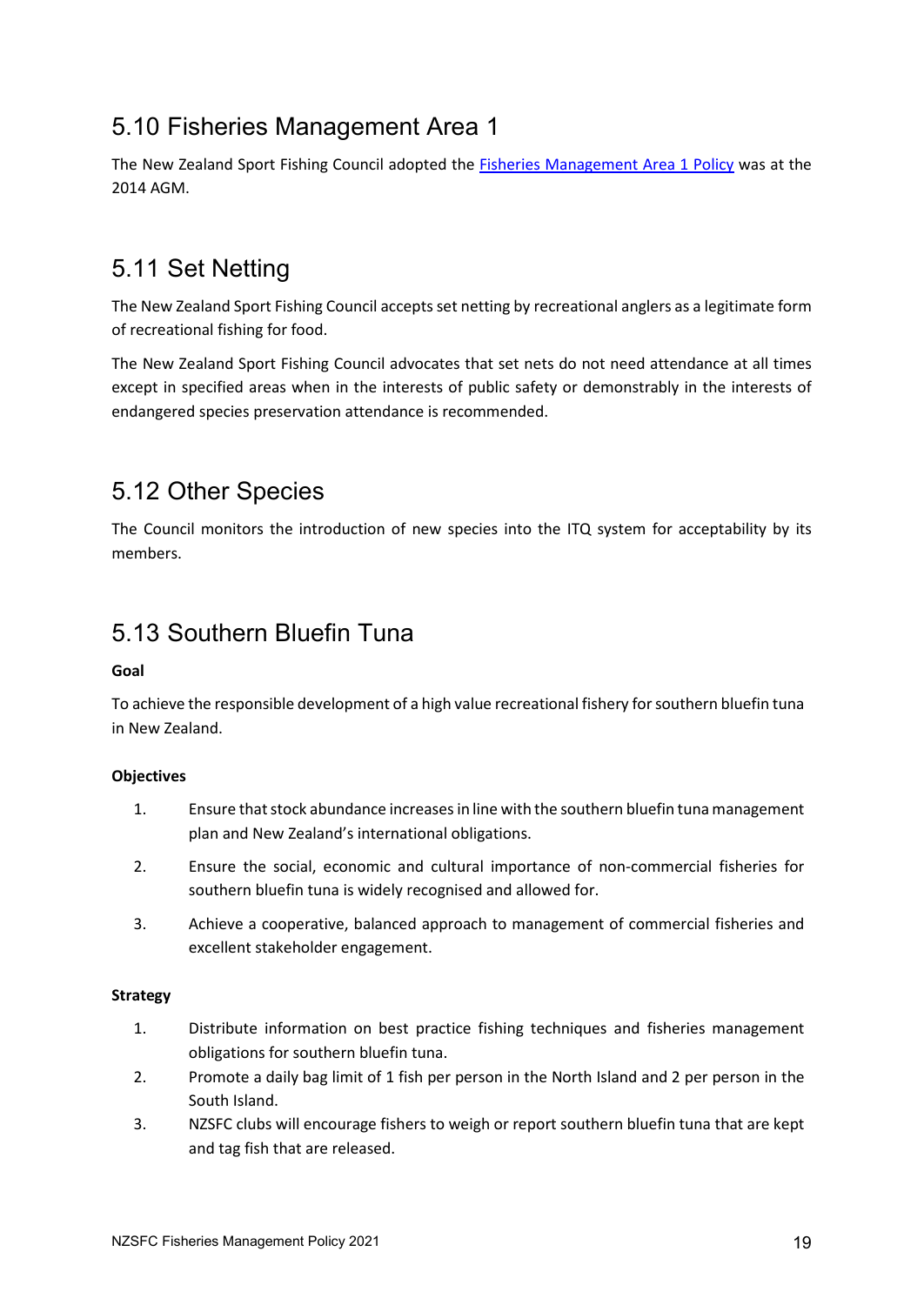4. Represent the views of recreational tuna fishers in fisheries management and government forums.

## 5.14 Reef fish

The New Zealand Sport Fishing Council agreed on a policy for pink maomao at the 2019 AGM. A revision is required to include protections for additional reef species that are being targeted at levels beyond reasonable recreational needs.

At the 2021 AGM the New Zealand Sport Fishing Council supported the following policy amendments -

- 1. The addition of pink maomao, blue maomao, granddaddy hāpuku, pigfish and wrasses, to the ['Sale of Reef Fish' schedule](https://www.legislation.govt.nz/regulation/public/1986/0216/latest/DLM105979.html) which reads 'No person shall sell or possess for sale any species of fish taken from the Auckland Fishery Management Area that is specified….'
- 2. Given the low productivity and increasing commercial and recreational demand for these species, a recreational daily bag limit of three (3) of any of these fish per person applies in the Auckland Fisheries Management Area.
- 3. The maximum of 3 of any of these species is to be included within the amateur daily bag limit of 20 mixed fin fish per person, per day.

## 5.15 Hāpuku & Bass

The New Zealand Sport Fishing Council agreed on a policy for hāpuku and bass at the 2020 AGM. A revision is required to enable a reduction of catch below current levels and prohibit targeting. The revised policy of 2021 is a more precautionary approach to managing hāpuku and bass.

#### **Goal**

Restore abundance of hāpuku and bass in New Zealand waters.

#### **Problem definition**

Hāpuku were once abundant in a wide range of depths in New Zealand, but were overfished by the time the quota management system was established in 1986. A lack of any effective management since then means it is easily forgotten how prolific they once were.

New technology and fishing gear have, until recently, helped maintain catches by steadily exploiting more distant and deep grounds where bass have also been over-fished.

Commercial catches in hāpuku and bass areas 1 and 2 (HPB1 and HPB 2) have been steadily declining and there is cross-sector support for urgent action to rebuild stocks.

#### **Objectives**

1. Rebuild hapuku and bass populations in New Zealand to 50% of the unfished biomass.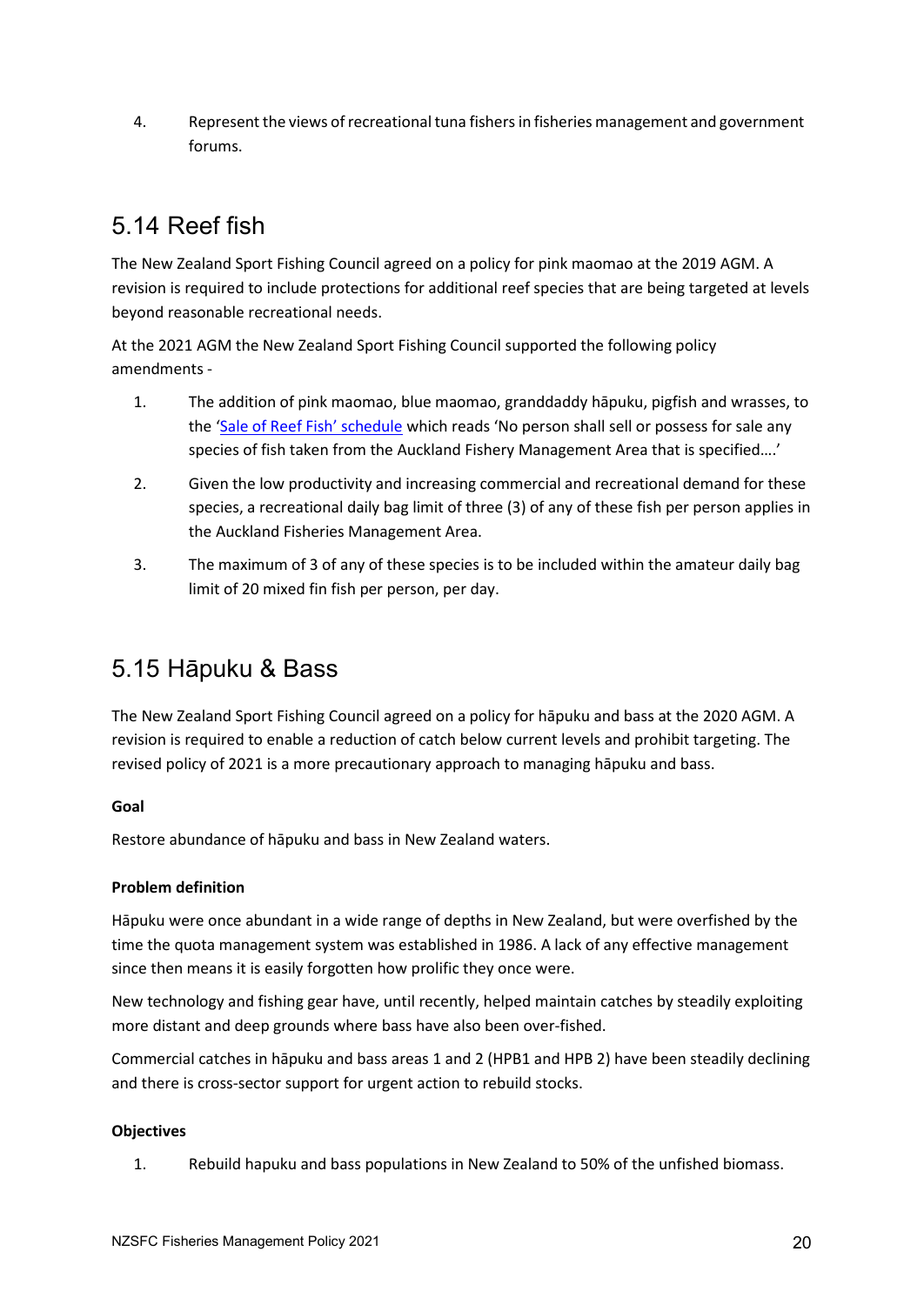- 2. Ensure robust breeding populations are maintained in selected areas.
- 3. Maintain a high value niche fishery for commercial, recreational and customary fishers.

#### **Strategy**

#### **Urgent**

- 1. Reduce the Total Allowable Commercial Catch (TACC) in HPB 1 and HPB 2 below current catch levels and prohibit targeting to ensure hāpuku and bass are taken as bycatch in commercial and non-commercial fisheries.
- 2. Reduce the daily bag limit for recreational fishers to 2 per person per day during the rebuild phase.
- 3. Set a hāpuku accumulation limit for fishers on charter boats and private vessels to 3 fish per person, per multi-day trip.
- 4. Limit the number of hooks used by recreational fishers to 2 hooks per line.
- 5. Close large areas of reef to all bottom fishing for 10 years where local depletion has or is occurring. Full Rāhui or closure under regulation would help compliance. Select the most useful closures, not the least fished areas, and encourage high levels of support and compliance.
- **6. NZSFC club committees or Zone members to recommend suitable areas to be closed to all bottom fishing to help rebuild hāpuku and bass populations in their region.**
- 7. Start a series of monitoring projects:
	- a. Collect length and location (approx.) of catch by commercial and charter boats.
	- b. FNZ initiated longline survey on fixed sites and age catch. Repeat to show trends.
	- c. Set lines with breakaway hook tags (fish not brought to surface) to track movement.
	- d. Determine baselines and relative management objectives.

#### **Medium Term**

- 1. Separate species reporting and management of hāpuku and bass.
- 2. Apply Rescue Fish principles to maintain a high value niche commercial fishery, without open access, once the rebuild is achieved.
- 3. Develop a cross-sector agreement on monitoring and a hāpuku catch management system, at a local or regional level.

## 5.16 Bronze whaler sharks

#### **Goal**

To fish successfully without undue interference from bronze whaler sharks.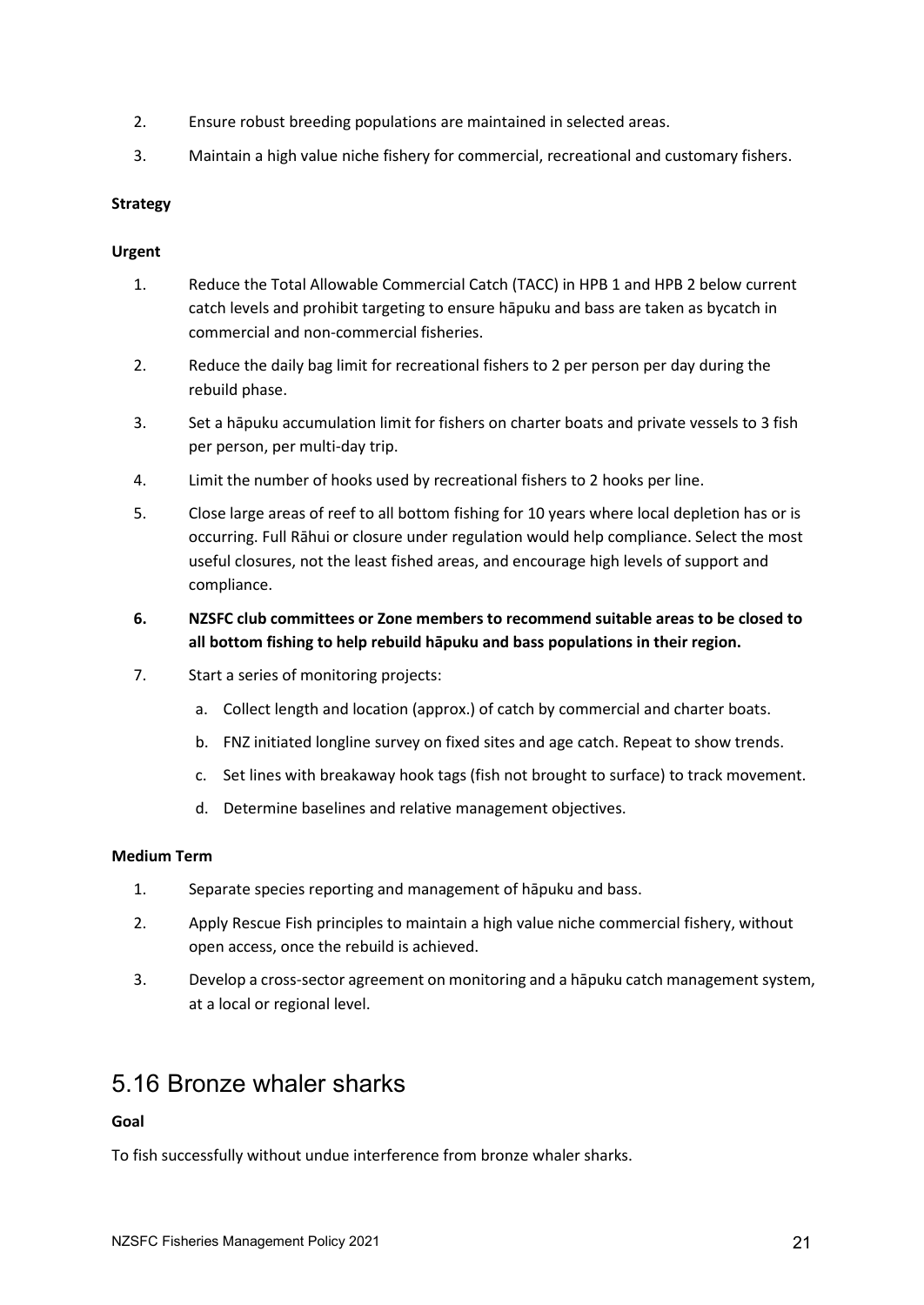#### **Objectives**

- 1. To reduce predation by bronze whalers on fish hooked by recreational fishers.
- 2. To avoid encouraging bronze whalers to hang around fishing boats.
- 3. To collect information and develop strategies to avoid losing hooked fish to bronze whalers.

Bronze whalers occur in the North Island and top of the South Island however, the following strategies could also apply to mako and blue sharks in other areas.

#### **Strategy**

- 1. Observe and learn how to avoid attracting sharks when recreational fishing.
- 2. Do not process fish or discard fish waste in the area you are fishing.
- 3. Do not use burley in areas where bronze whalers are likely to be.
- 4. Move away from an area if sharks are around, or your catch has been taken by a shark.
- 5. Tag and release bronze whalers if caught and recover tags if recaptured, to collect information on movement patterns and residency times.
- 6. Create a "notice board" for fishers to report the date and location of predation by bronze whalers to help warn others.

## 5.17 Scallop Dredging Policy

The New Zealand Sport Fishing Council supports measures to reduce bottom contact fishing methods that have dredged the seabed environment and productive ecosystems for many years.

The New Zealand Sport Fishing Council:

- 1. Promotes low impact scallop harvesting methods such as selective hand gathering by diving where possible.
- 2. Opposes non-selective dredging of scallop beds by commercial and recreational fishers.
- 3. Supports exemptions for dredging in specific areas where it is proven to have low impact on benthic communities.

The New Zealand Sport Fishing Council considers that recreational dredging is acceptable in areas were commercial dredging occurs, and acknowledges that there are areas where dredging is the only feasible option when there are:

- 1. High tidal/current flow
- 2. Low water visibility
- 3. Depth over 30 metres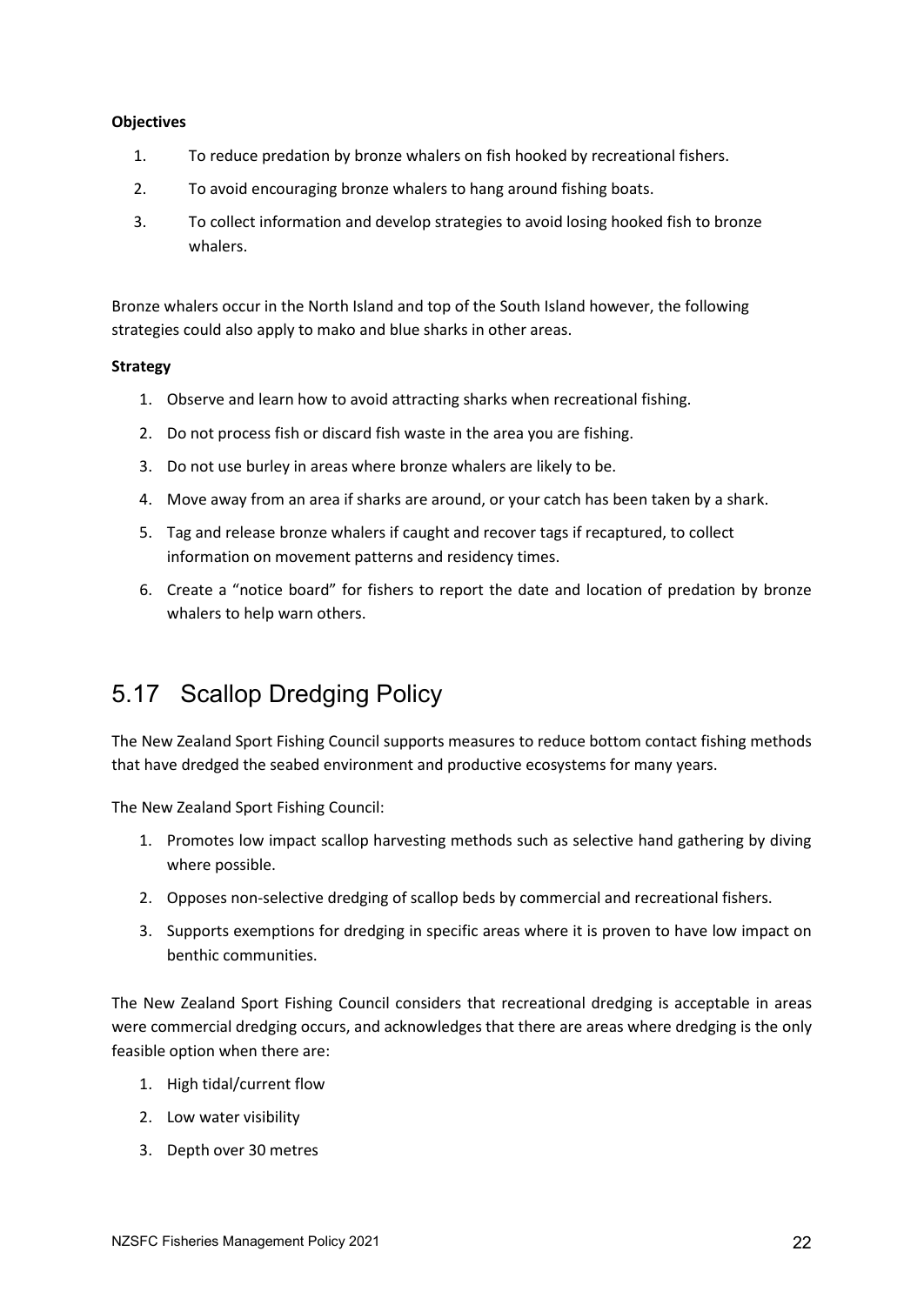4. Dredges without tines and/or equipped with a pressure plate

## 5.18 Bluenose Policy

#### **Goal**

Restore abundance of bluenose in New Zealand to 50% of unfished levels.

#### **Objectives**

- 1. Rebuild bluenose populations in areas that have been depleted.
- 2. Ensure robust breeding populations are maintained.
- 3. Maintain a high value niche fishery for commercial, recreational and customary fishers.

#### **Strategy**

#### **Urgent**

- 1. Update bluenose commercial catch per unit effort and stock assessment by region.
- 2. Encourage fishers to limit bluenose catch to no more than three per person per day. Current daily bag limit is five per day.
- 3. Produce a FishCare guide for bluenose fishers and include information to enable accurate identification of both bluenose and ocean blue-eye species.
- 4. Review fine scale catch data and close some areas to all bottom fishing for a period where local depletion has or is occurring.
- 5. NZSFC club committees or Zone members to recommend suitable areas to close to all bottom fishing to help rebuild the bluenose population in their region.

#### **Medium Term**

- 1. Introduce a management system at a local or regional level.
- 2. Apply Rescue Fish principles to maintain a high value niche fishery, without open access.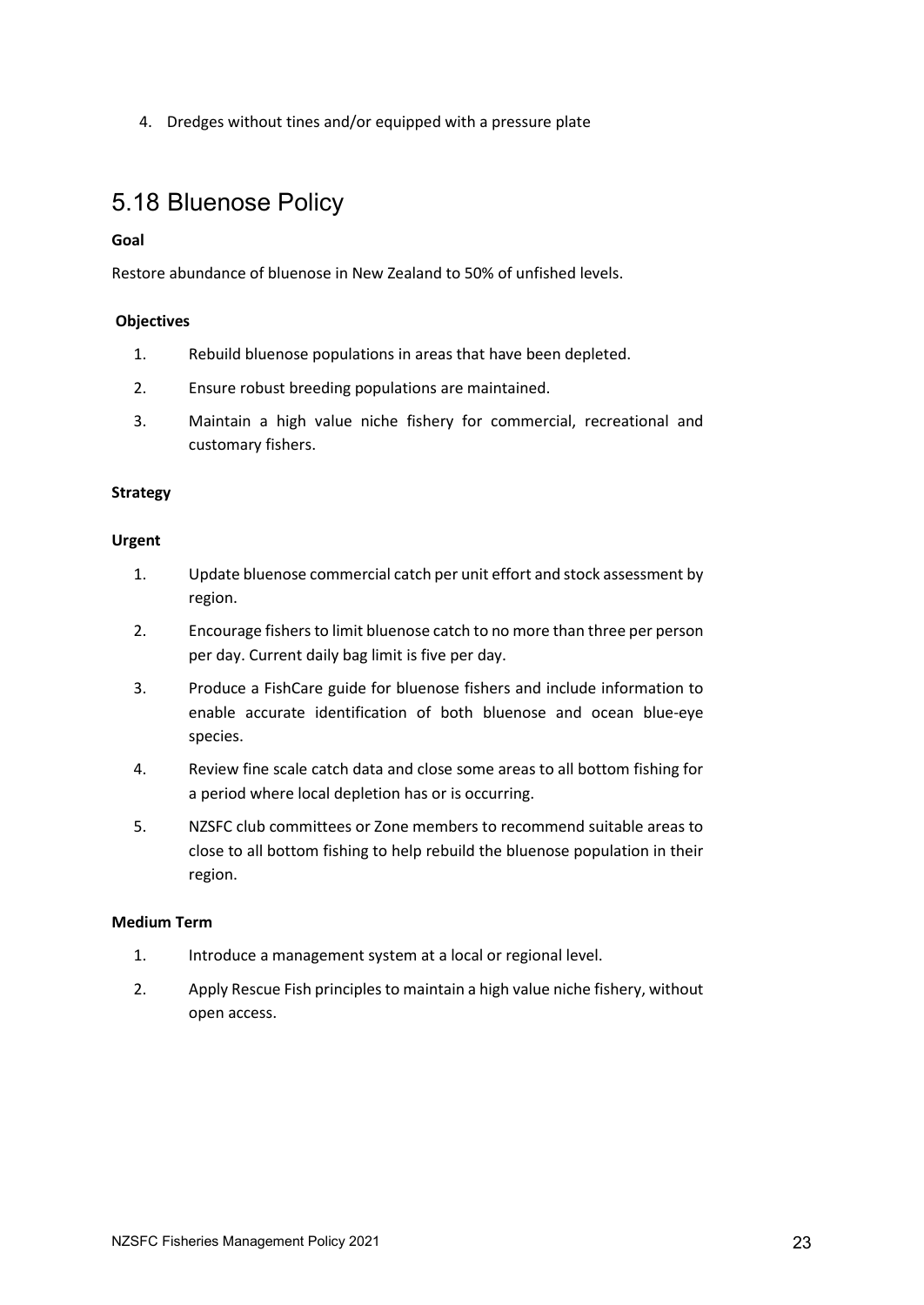# 6. Animal Welfare, Minimising Impacts

## 6.1 Animal Welfare

Commonly accepted recreational fishing methods are currently exempt from the NZ Animal Welfare Act. The New Zealand Sport Fishing Council nevertheless accepts that it should show guidance on best practise on fish welfare even where these are in conflict with commonly accepted fishing methods and techniques. It is only with knowledge of what is best practise for fish welfare will changes to methods and techniques be made that enable us to replace the less desirable methods.

Gaining wide fisher acceptance will require the development of methods that equal or improve catch rates and welfare of the targeted fish. The Council will also develop public surveys when necessary to gauge if collective public opinion indicates that a particular practice is no longer acceptable.

The New Zealand Sport Fishing Council recognises the ["Welfare of fish during recreational fishing and](https://www.researchgate.net/publication/6873157_Physiology_behaviour_and_welfare_of_fish_during_recreational_fishing_and_after_release)  [after release"](https://www.researchgate.net/publication/6873157_Physiology_behaviour_and_welfare_of_fish_during_recreational_fishing_and_after_release) document as written by Dr PS Davie and RK Kopf as its referral document for best practise of fish welfare.

Most recommendations of the fish welfare document are readily accepted as this improves survival of released fish or eating qualities of kept fish. A notable exception is the practise of retaining and using fish live for baiting. As societal attitudes evolve this will need further consideration by the New Zealand Sport Fishing Council.

The New Zealand Sport Fishing Council, in conjunction with its NZ IGFA representatives, fishing media contacts and known fishing celebrities will develop and promote best practice methods.

The New Zealand Sport Fishing Council will, when suitable alternatives or better solutions to best practice are found, introduce these as recommended or compulsory requirements as necessary to our rules.

## 6.2 Jimi or Spiking

Iki Jimi spiking your catch is now permitted by the IGFA and the New Zealand Sport Fishing Council when claiming a World or National record catch. It is also permitted when claiming NZSFC national, tournament or club recognition.

Not all fish should or can be Iki Jimi spiked for scientific, welfare or safety reasons.

The following methods for dispatching fish are those recommended as the NZSFC's policy -

- 1. The only fish that should be Iki Jimi straight from the water is snapper all others that can be, should be, stunned first.
- 2. The popularly caught fish that can be Iki Jimi spiked after stunning are
	- a. all the tunas;
	- b. kingfish;
	- c. kahawai;